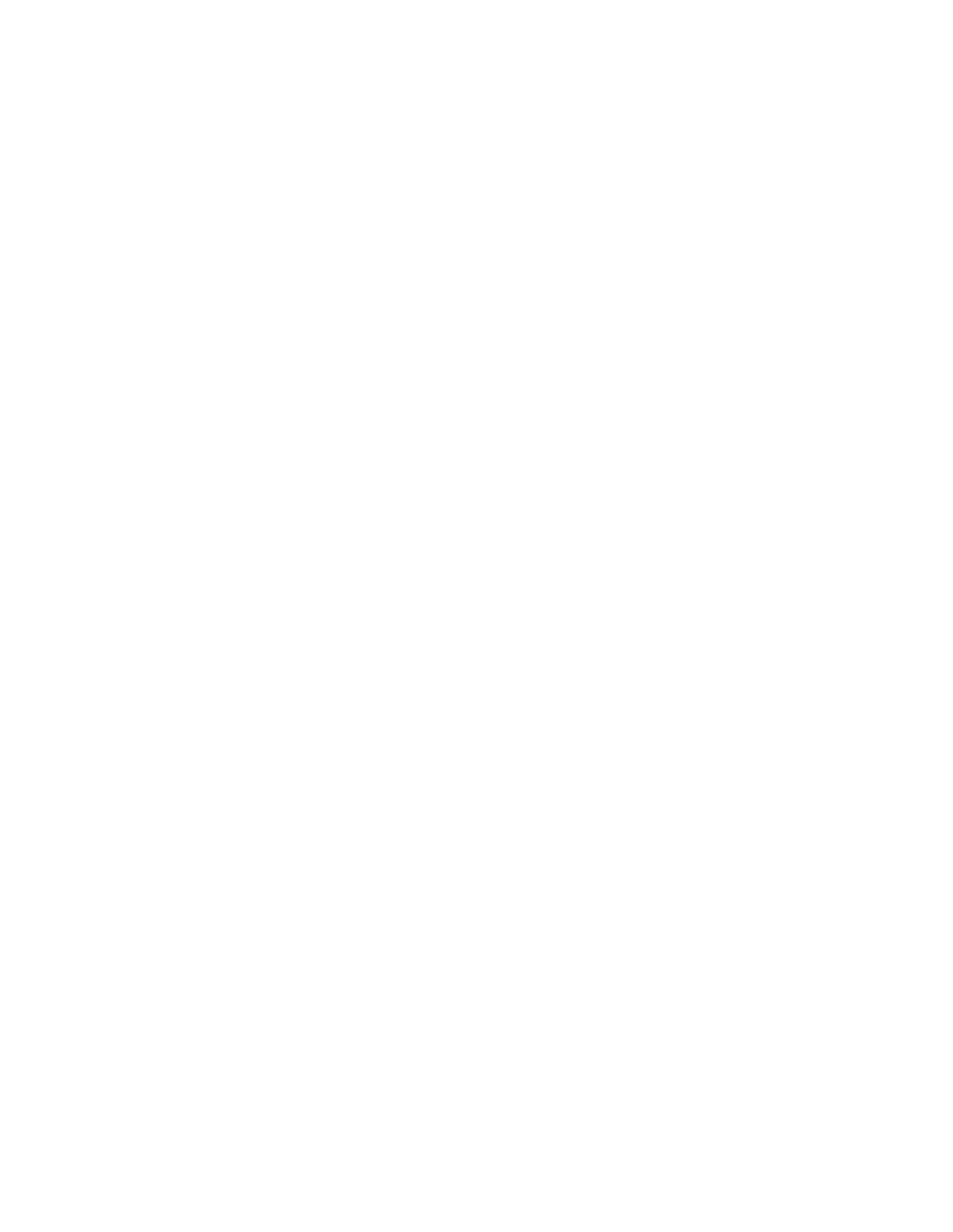Policy Brief No. 19

# **Cutting Cutting Through Through the Red Tape: A Resource Resource Guide for Local Food Policy Practitioners & Organizers**

Beth Sanders, *MPH Intern, Food First/Institute for Food and Development Policy*

Annie Shattuck *Research Fellow, Food First/Institute for Food and Development Policy*

*December 2011*





Copies of this report are available for \$5.00 (plus \$4.00 shipping and handling) directly from Food First Books. To order more copies, contact (510) 654‐4400 ext 232 or log on to our webstore at www.foodfirst.org .

Cover photo courtesy of Leonor Hurtado.

©2011 Institute for Food and Development Policy/Food First/Food First Books.

Please do not copy without permission.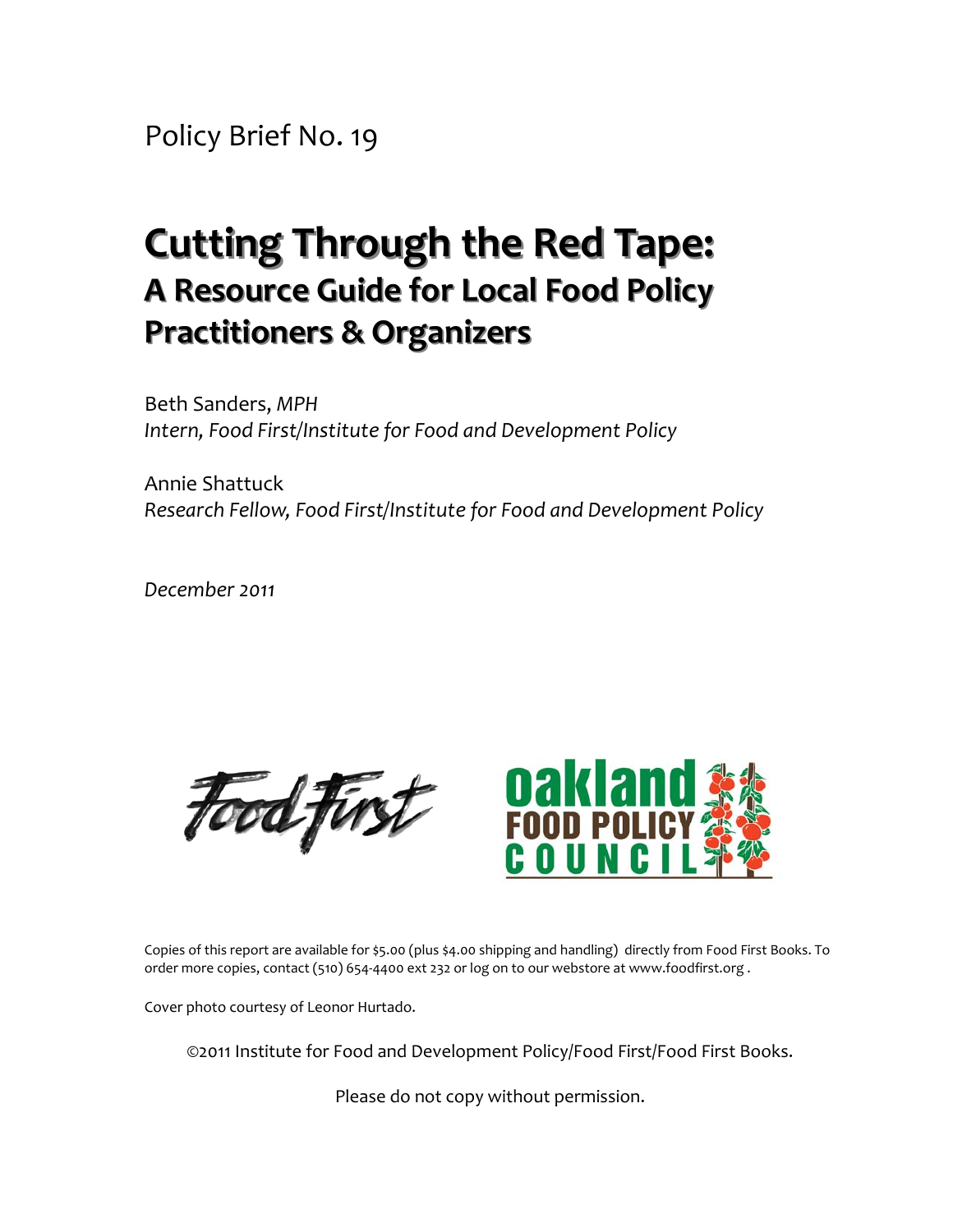## **Acknowledgements ||**

Our gratitude goes out to Alethea Harper of the Oakland Food Policy Council, Mark Winne of the Community Food Security Coalition, and Eric Holt‐Giménez of Food First for their initial review. Heather Wooten of Public Health Law and Policy and Chris Waters of the Oakland Food Policy Coun‐ cil also provided priceless feedback. Thanks also to Food First intern Genna Rochlin for her excellent work on this project.

The community groups, non-profits, and food policy councils across North America whose vision and creativity launched these successful projects have our deep gratitude. Additionally we would like to acknowledge the 48 food policy leaders who were interviewed for the study *Food Policy Councils: Lessons Learned*. Those interviews and case studies formed the foundation for this project.

The following groups deserve recognition for their leadership in creating tools to improve local food systems. The Community Food Security Coalition, Public Health Law and Policy (PHLP), the National Policy & Legal Analysis Network to Prevent Childhood Obesity (NPLAN), the National Farm to School Network, Occidental College and the University of Washington's College of Architecture and Planning are all incredible sources of information, analysis, leadership and tools for local food system change.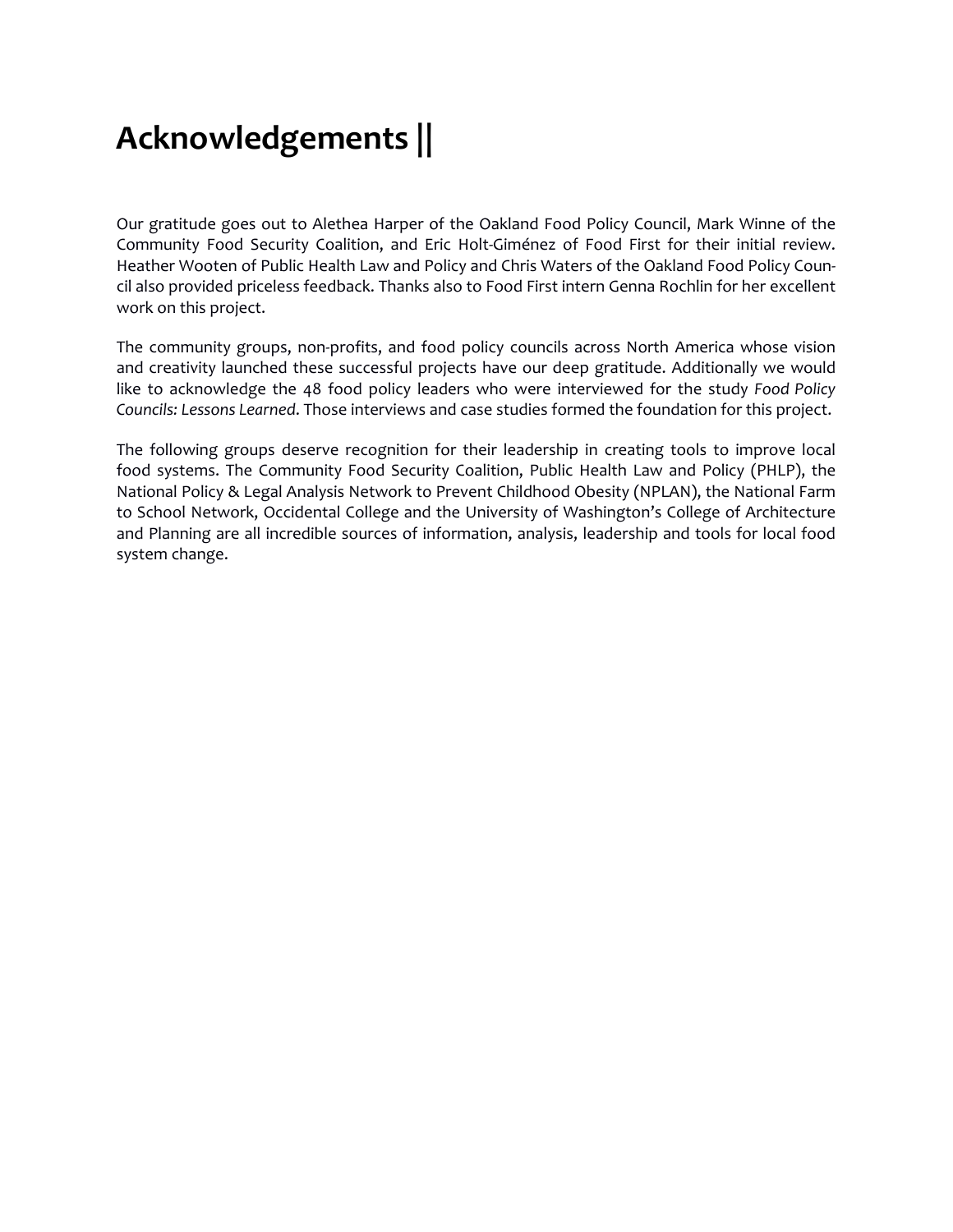# **Table of Contents ||**

| Introduction                                                              | 1                       |
|---------------------------------------------------------------------------|-------------------------|
| <b>Getting Started</b>                                                    | 2                       |
| Funding                                                                   | 2                       |
| Food System Assessments                                                   | 2                       |
| Food Policy Audits                                                        | $\overline{\mathbf{3}}$ |
| <b>Food Charters</b>                                                      | 3                       |
| <b>General Plans for Cities and Counties</b>                              | 4                       |
| <b>Measuring Progress</b>                                                 | 5                       |
| Production                                                                | 6                       |
| Urban Agriculture Inventories                                             | 6                       |
| Tax Credits to Properties Supporting Urban Agriculture Activities         | 7                       |
| Zoning Tools for Urban Agriculture                                        | 7                       |
| Processing                                                                | 10                      |
| <b>Community Food Processing Centers</b>                                  | 10                      |
| Ordinances to Preserve Industrial Zoning for Food Processing              | 11                      |
| <b>Distribution</b>                                                       | 12                      |
| Farm to School Programs                                                   | 12                      |
| Mobile Produce Vendors                                                    | 14                      |
| Consumption                                                               | 15                      |
| Sustainable Food Procurement Policies for Municipal and State Governments | 15                      |
| Policy Tools for Food Deserts                                             | 16                      |
| <b>Corner Store Conversion Projects</b>                                   | 18                      |
| <b>Food Waste Recovery</b>                                                | 19                      |
| On-Site Food Scrap Composting for Institutions and Businesses             | 19                      |
| Municipal Food Scrap Recycling Programs                                   | 19                      |
| Conclusion                                                                | 21                      |
| <b>Further Resources</b>                                                  | 22                      |
| References                                                                | 23                      |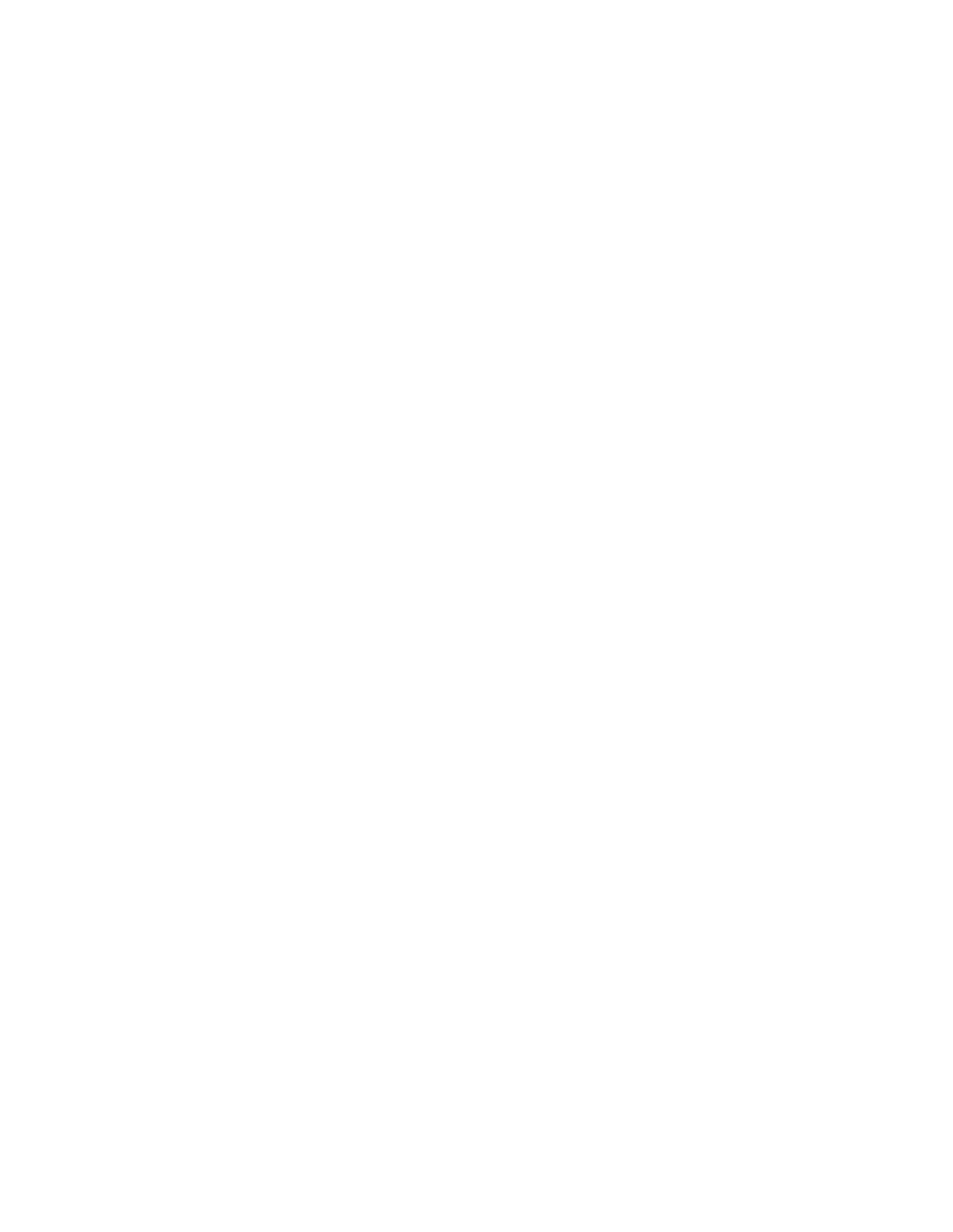## **Introduction ||**

Efforts to create a fair and sustainable food system are underway across the U.S. While large-scale policy change at the national level has failed to ade‐ quately address growing hunger, diet‐related disease, economic inequality and structural racism in the food system, many local initiatives are gaining ground on these issues. Increasingly, the food system is seen as an engine for local economic development and com‐ munity health, as well as a platform for social jus‐ tice.

Levers of change exist in municipal and county governments around the U.S. Community organizations are using local policy to develop a better food system through farm to school programs, local business incuba‐ tion and food policy councils—citizen advisory boards to city and state governments. This document is a collection of resources for local food policy assembled from groups across the U.S. Many organizations, both local and na‐ tional in scope, have developed tools, informational re‐ sources, or successful model policies that support an integrated, sustainable and equitable food system at the city or regional level. We have collected a sample of those experiences and resources to provide community advocates with practical tools and ideas for creating local food policy change.

Long-time activist and expert on food policy councils, Mark Winne describes local food policy as "the actions and in‐actions by government that influences the supply, quality, price, production, distribution and con‐ sumption of food....what government doesn't do, whether by design or neglect, is as much a policy as a specific action like a city regulation that prescribes the location of farmers markets or a state statute that protects farmland."1

What local governments do or do not do can make or break community efforts at food system change. Local policy changes are multiplying around the country as innovative food policies focus on issues ranging from reducing waste to increasing the ac‐ cessibility of fresh food in underserved communi‐ ties. The advocates and policy makers engaged in this movement hail from a variety of backgrounds, such as anti-hunger, labor and social justice activists; sustainability, public health and city planning experts; or farmers, restaurateurs, chefs, nutritionists and schools.

There has also been a growth in networks and re‐

sources aimed at supporting local food policy. The Community Food Security Coalition (CFSC) mounts national conferences and provides excellent networking opportunities, consultation services and information. Public Health Law and Policy (PHLP), the National Policy & Legal Analysis Network to Pre‐ vent Childhood Obesity (NPLAN), the National Farm to School Network, Policy Link and the Center for Food and Justice at Occidental College, California, all have extensive resources and support networks for local food policy.

This document is organized with policies and tools for each area of the food system: production, proc‐ essing, distribution, consumption, and food waste recovery. The types of actions that are highlighted consist of city‐level ordinances and zoning changes as well as pilot projects. Each of the following five sections contains "toolkits" created by a range of non‐profits, universities, or think tanks. These featured documents are intended to provide food policy councils, advocates and local govern‐ ments with ideas and information for designing and implementing projects to improve regional food systems. In regards to production, they offer model language for zoning ordinances that establish or expand protections for both community gardens and farmers' markets, as well as how neighborhood groups can organize to create a community garden. With food processing, the available toolkits describe how to start a community kitchen incubator and supporting net‐ work. Toolkits related to distribution explain how to start a farm‐to‐school program, establish a sustainable food purchasing policy, improve school food policy rules and help local farmers market their products to local institutions. In regards to consumption, the featured toolkits cover city zoning ordinances that encourage healthy eat‐ ing choices and how to organize a healthy corner store project. The waste recovery toolkits explain how city officials can implement food and yard waste recycling programs and on‐site food reduction and compost‐ ing for businesses.

While the resources here by no means reflect the full spectrum of relevant examples or tools, we hope the reader will take from this resource list an idea of the breadth of possibility for collaboration between local governments and advocates, and be able to apply some of these experiences to build a just, sustainable food system in your region.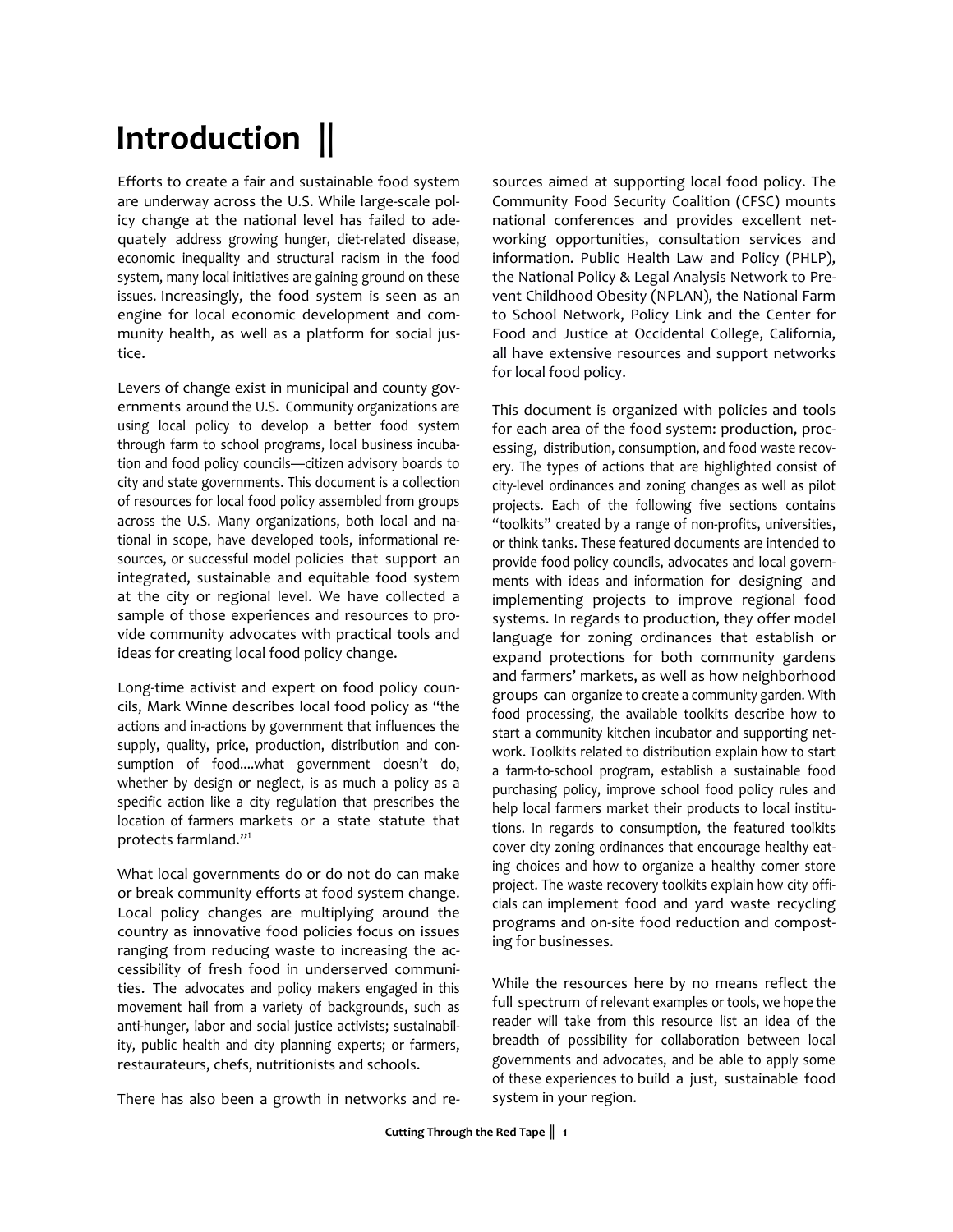# **Getting Started ||**

## **Funding**

The most prominent question in the minds of many people who wish to transform their local food system is a big one: *What financial resources are avail‐ able?* Despite the trend of dwindling local and state government budgets tied to the national economic downturn, federal agencies such as the United States Department of Agriculture (USDA) and the Center for Disease Control (CDC) have increased their funding for community food projects. The cur‐ rent US administration has put additional resources and focus on the issue. Signed in 2009, *the American Recovery and Reinvestment Act* distributed \$787 bil‐ lion to tax benefits; contracts, grants, and loans; as well as entitlements, some of which have been funneled to the USDA and CDC, which in turn are supporting an array of food policy work.<sup>3</sup>

In addition, private foundations and individual do‐ nors are supporting much of the food systems work in the US, both from a public health perspective and from a more comprehensive view of local economic development through a better food system.

The National Sustainable Agriculture Coalition re‐ cently released a useful guide to government re‐ sources for local food systems:

## *Guide to USDA Funding for Local and Regional Food Systems.*

Released in May of 2010, this document helps pro‐ ducers, community‐based organizations, local gov‐ ernments, and other groups involved in developing their local food system understand which federal grant programs are most likely to fund their work. It highlights resources that assist in project design and grant writing. The guide gives a general overview of the USDA's structure, and offers descriptions as well as case studies of fifteen grants and programs rele‐ vant to local food system development.

http://sustainableagriculture.net/wp-content/ uploads/2010/06/6.18-FINAL-Food-System-Funding-Guide2.pdf

## **Food System Assessments**

A food system assessment (similar to "community food assessments") is a tool to engage community‐ based discussion and strategic planning to identify resources assess needs and develop responses to improve the local food system. Additionally, they help promote community participation in and control over food systems through collaboration. De‐ troit, Toronto and Oakland are noted for their com‐ prehensive assessments, leading to the formation of local food policy councils.<sup>4</sup>

*Community Food Assessment: A First Step in Plan‐ ning for Community Food Security*, written by Kami Pothukuchi for the Journal of Planning Education and Research. This paper highlights nine individ‐ ual Community Food Assessments (CFAs) and discusses their commonalities within urban plan‐ ning, how a planning approach can strengthen CFAs and what city planners can learn from them. http://www.regionalpartnerships.umn.edu/public/ pothukuchi%20community%20food% 20assessment.pdf

## *Toolkit || How to Conduct a Food System Assessment*

*From the USDA Economic Research Service, the USDA Community Food Security Assessment Toolkit provides standardized measurement tools on vari‐ ous aspects of food security, though it does not touch on other food system issues or sectors. How‐ ever, the guide offers other helpful tools in develop‐ ing a basic assessment structure, data collection, and focus group organization. It is designed to be used by community‐based organizations and mu‐ nicipal governments.* 

www.ers.usda.gov/publications/efan02013/

The Community Food Security Coalition published a comprehensive guide to food system assess‐ ments, including how to plan for, design, carry out, and put your food system assessment to work, *What's Cooking in Your Food System? A Guide to Community Food System Assessments.*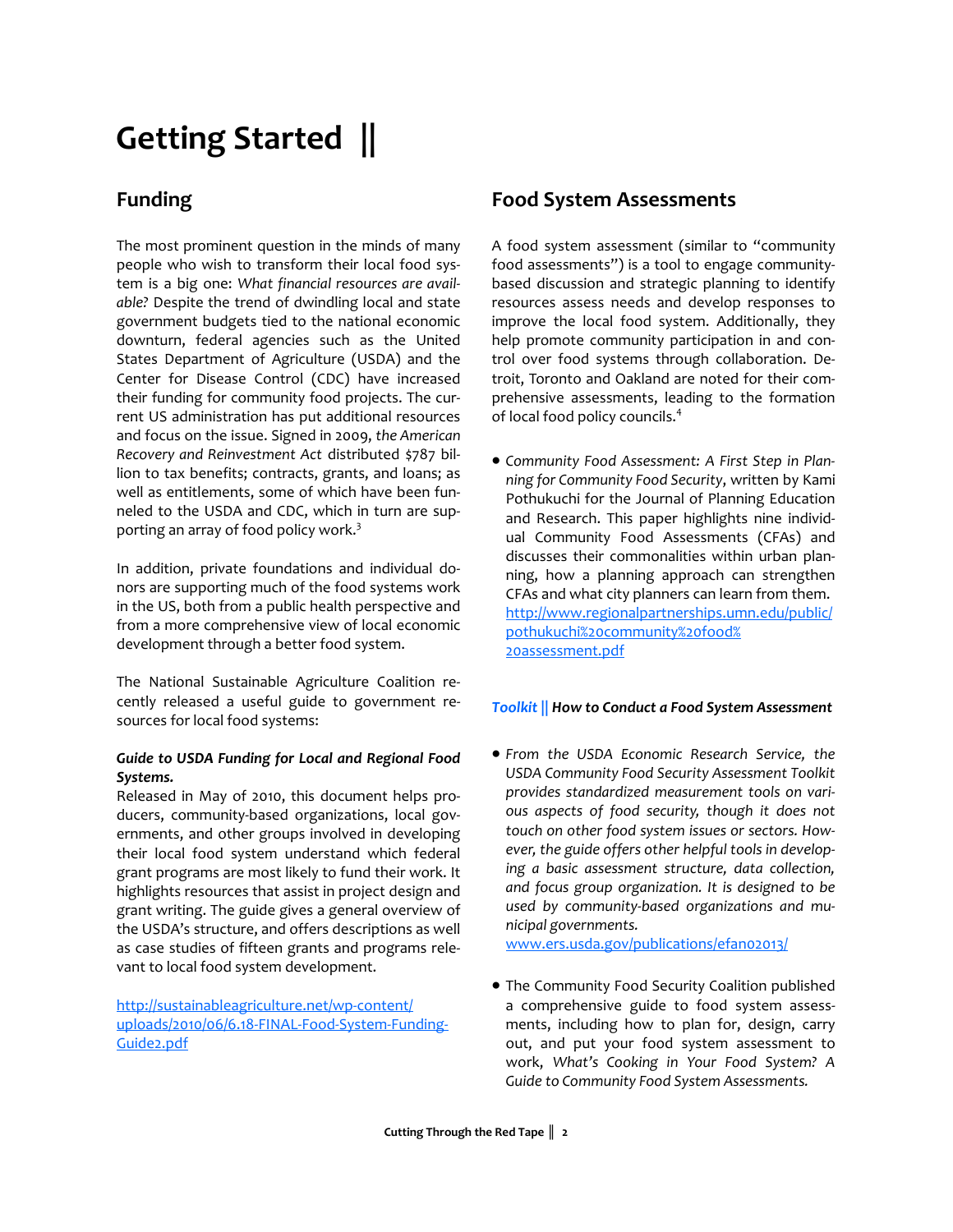#### http://foodsecurity.org/pub/whats\_cooking.pdf

- To read an example of an assessment that com‐ prehensively addresses all five components of any local food system—production, processing, distri‐ bution, consumption, and waste recovery—see the *Oakland Food System Assessment*, completed in June of 2005 by the Mayor's Office of Sustain‐ ability: http://oaklandfoodsystem.pbworks.com/
- For an example of recommendations from a local food policy council based in part on a food systems assessment see the Oakland Food Policy Council's report: *Transforming the Oakland Food System: A Plan for Action. http:// www.oaklandfood.org/home/resource*

## **Food Policy Audits**

A food policy audit is a tool to help assess a commu‐ nity's existing local food policy infrastructure. It helps facilitate a process to assess the strengths, gaps and opportunities in community food policies and identify priorities to improve the local food system. This tool was recently developed and adapted for a graduate class in Urban Planning at the Univer‐ sity of Virginia.

#### **Food Policy Audit: University of Virginia**

*A small group of professors and graduate students developed this tool which served as a class project to assess the community's existing local food policy in‐ frastructure.* 

In the Spring semester of 2010 at the University of Virginia, a planning class used a newly developed assessment tool which helped users better under‐ stand what policies are in place that impact the local food system. The 100‐question Food Policy Audit was used to identify existing policies in five counties in central Virginia called the Thomas Jefferson Plan‐ ning District. The audit directly addressed food pro‐ duction, distribution, and access, as well as commu‐ nity activities that might help improve the food sys‐ tem. The questions addressed five general topics including public health, economic development, environmental impacts, social equity, land conserva‐ tion and land access for food production.

Although the audit's limitations are that it only re‐ vealed the existing policy infrastructure—not whether the policies have been implemented—the class additionally met with government and commu‐ nity representatives to compare their findings with actual policy implementation. The students were able to have meaningful conversations with local planning officials by using the tool to identify top priorities for the region's next steps in planning a community-based food system. Moreover, they came up with several findings, including the obser‐ vation that food systems work has progressed from grassroots to institutionalized programs, such as a local environmental council's *Buy Fresh Buy Local* campaign; that the urban areas were further along in their food system policy development than the rural areas; that more effort needs to be made to grow a younger farmer population; that most locali‐ ties had a high priority in changing school food nu‐ trition; that most areas are interested in more economic development in food processing centers; and lastly, that more clear lines of communication are needed in the central region so everyone's work around food system improvement is heard and rec‐ ognized. In summary, the Food Systems Planning class found that through this entire process of using the Food Policy Audit, the group's overarching goal of "providing a starting point for the region to work together to achieve common goals" was met. It serves as a useful resource to assess the policies of other medium‐sized population centers and proved to be an engaging teaching tool.<sup>5</sup>

- To read the executive summary of the report on the Food Policy Audit conducted at the University of Virginia, access: http://www.virginia.edu/ien/ docs/07FoodClassFINAL%20PAPERS/ UVA\_FoodPolicyAudit\_ExecutiveSummary.pdf
- To access the Audit's questionnaire template, see: http://www.virginia.edu/ien/UVA%20Food% 20Audit.htm

## **Food Charters**

A food charter is a statement of values and princi‐ ples to guide a community's food policy; oftentimes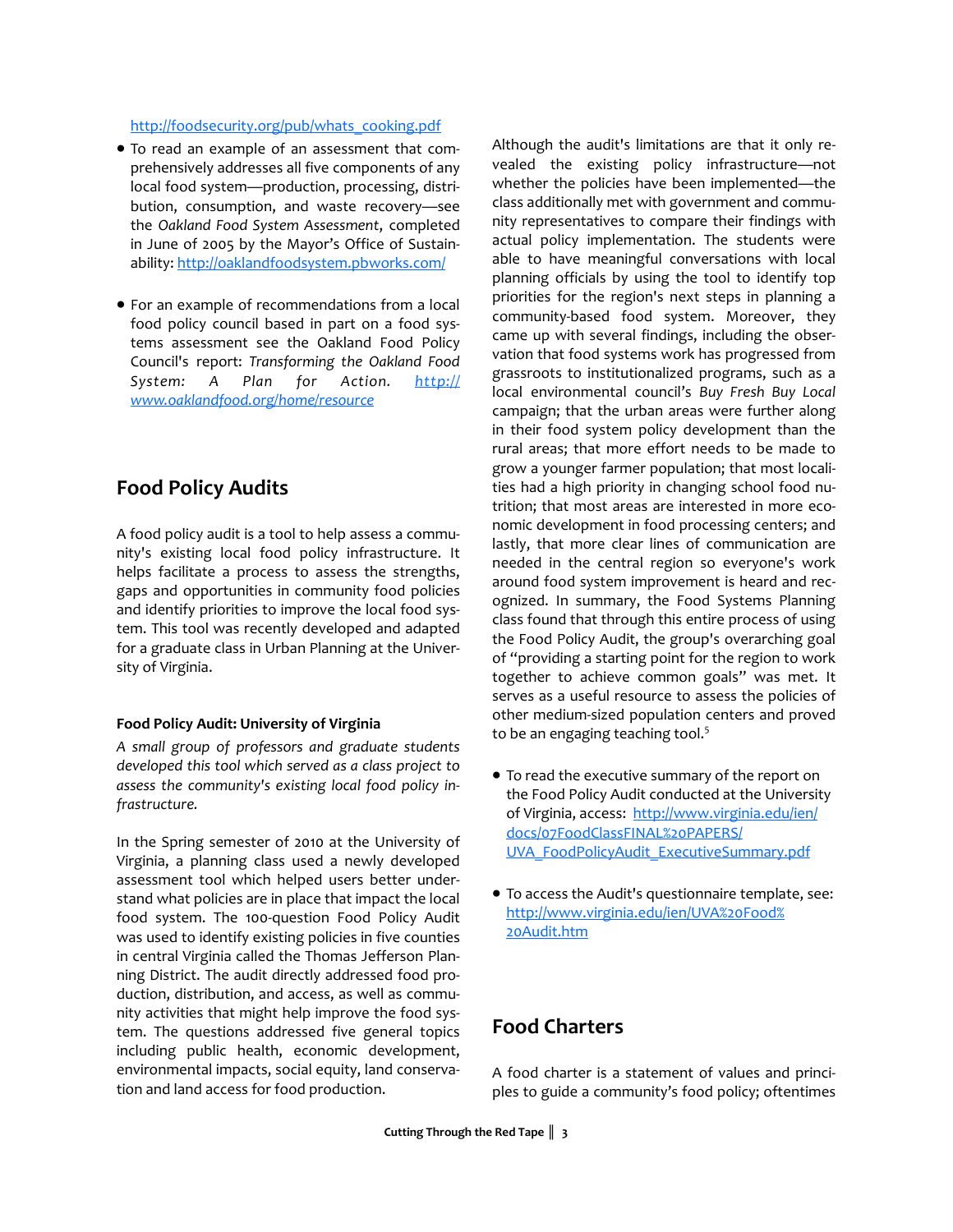they lead to the formation of permanent councils to act on the proposed visions. In a charter, community members come together to develop a common mission for their food and agriculture systems. Each charter is unique to its local region. When adopted by municipal governments, food charters become public documents that can guide and influence fu‐ ture decision-making. Toronto's Food Charter has served as an example to many food policy efforts across North America. Groups in Detroit and New Orleans, as well as many other cities have also de‐ veloped charters.

Some examples of successful food charters follow below:

- To access the Toronto Food Charter, see: http://www.toronto.ca/food\_hunger/pdf/ food\_charter.pdf
- To see the New Orleans Community Food Charter, access: http://www.noffn.org/charter/
- **Broader food charters or policy statements** can set the agenda for local groups as well. The De‐ troit Black Community Food Security Network has a comprehensive policy statement, not unlike a food charter, that not only guides the group's analysis and action, but proposes actions to com‐ bat structural racism and create economic justice throughout the food system:

Detroit Black Community Food Security Network Food Charter: http://detroitblackfoodsecurity.org/ policy.html

## **General Plans for Cities and Counties**

Described as the "constitution" of a community, a General Plan (GP) lays the framework for all munici‐ pal decisions over topics of land use, housing, and safety in chapters known as elements for a longterm period of between 10 and 20 years. Many GPs are updated to also incorporate protection and pro‐ motion of the public's health, safety, and general welfare by addressing issues around pedestrians, air quality, noise, park/recreation space, and exposure to hazardous materials.<sup>6</sup> Although many communities understand that planning decisions have the potential to significantly impact local food systems, this is only beginning to be addressed in GPs. How‐ ever, some areas have plans worth highlighting, such as Marin County and the City of San Francisco in California, and Seattle, Washington.

Getting changes made in a GP is a complex, ambi‐ tious undertaking. This can form the central work of a food policy council, work that can take years to complete. The process requires significant momen‐ tum and buy‐in on the part of local community groups and government officials, as well as a certain level of professional expertise in planning, public health, and business development. That said, the GP is one strategic point of leverage where local groups can both remove policy barriers to a better food system, and create a more supportive policy environment.

#### **The Marin Countywide Plan: Marin County, California**

*This county's General Plan has gained recognition for creating high standards in health and agricultural land protection.* 

Located north of San Francisco's Golden Gate Bridge, Marin County is a rural area home to scenic natural beauty and an affluent population. In 2007, the county's Board of Supervisors approved up‐ dates of the General Plan, which was originally adopted in 1973. The 11 required and optional ele‐ ments in the plan cover a comprehensive set of goals to reflect the overarching theme of planning sustainable communities, and include such social equity and cultural issues as public health, environ‐ mental justice, child care, the economy, and arts and culture. The new public health section focuses on community well-being, highlighting physical activity, access to healthy foods, substance abuse, affordable senior housing, and affordable health care. The GP's Agriculture and Food element was prepared to prioritize the preservation of agricul‐ tural land and resources, improve the viability of Marin's ranches, farms, and agricultural industries, and increase the diversity of agricultural products and access to locally produced and organic food. Strategies include limiting residential development and maintaining very low density agricultural zoning to support agricultural production and discourage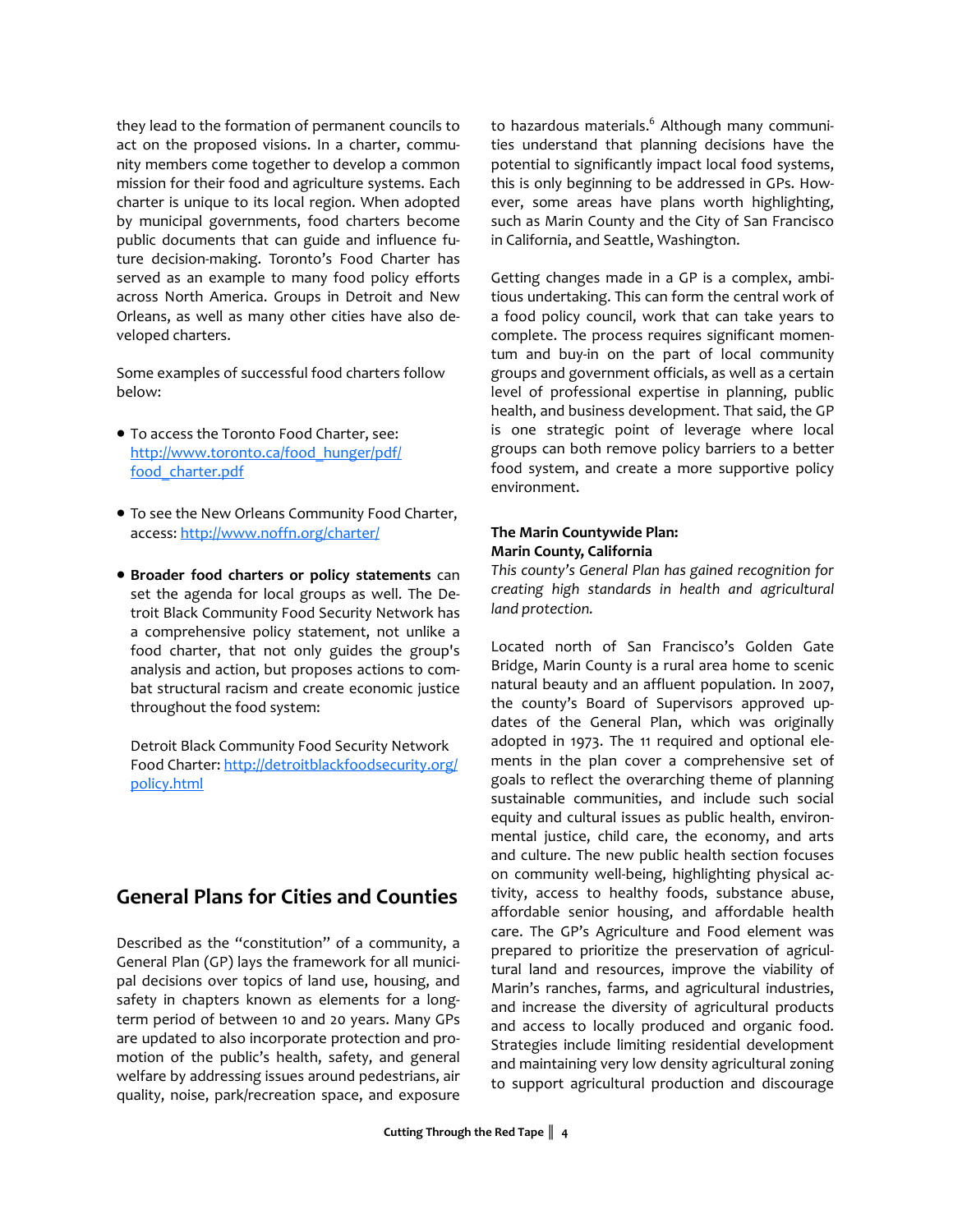conversion to housing. The plan develops policies that promote a transfer of development rights away from agricultural areas, cluster development standards, and call on California's Williamson Act. This legislation allows property owners to agree to re‐ strict their land to agricultural uses for a long time period in exchange for a reduced county tax assess‐ ment; it also contains a clause that prevents and discourages subdivision of agricultural land parcels. The GP's Agriculture and Food section recommends a "right-to-farm" ordinance to "help preserve existing agricultural operations by protecting farmers from nuisance complaints."7

- To view the Marin Countywide Plan, access: http://www.co.marin.ca.us/depts/CD/main/ comdev/ADVANCE/cwp/index.cfm
- To read a summary of Marin County's process of updating the plan, see the article*, Marin County General Plan Embraces Sustainability*, from the Cali‐ fornia Planning and Development Report's web‐ site: http://www.cp-dr.com/node/1891

## **Toolkit || General Plans that Address the Food System**

*Public Health Law & Policy provides two documents that offer a detailed description of the steps in form‐ ing a general plan, as well as a range of strategies to create and implement policy change. Although the toolkits specialize in model public health‐related plan‐ ning, they can serve as a broader model for making changes in the local food system.* 

- **How to Create and Implement Healthy General Plans:**  http://www.phlpnet.org/healthy‐planning/ create\_implement\_gp
- *General Plans and Zoning: A toolkit for building healthy, vibrant communities:*  http:// www.phlpnet.org/system/files/finalbook.pdf

## **Measuring Progress**

After a food policy council has formed, the group will need to be able to quantify the impacts of their prioritized goals, which means that measurable indi‐ cators are necessary to track long-term progress. In 2009, the Center for Disease Control's (CDC) State Indicator Report on Fruits and Vegetables was re‐ leased to assist public health practitioners measure changes in a population's diet. The report ranks states by the amounts of fruit and vegetable consumption against several policy related indicators, such as the percentage of farmers' markets that offer federal food stamps. This is a worthwhile re‐ source to use, although food policy councils have used a variety of indicators, such as Oakland's attempt to measure the protection of natural re‐ sources and farmland, building a 'closed loop food system,' promoting economic community development, and supporting local agriculture.

*State Indicator Report on Fruits and Vegetables, 2009:* www.fruitsandveggiesmatter.gov/ indicatorreport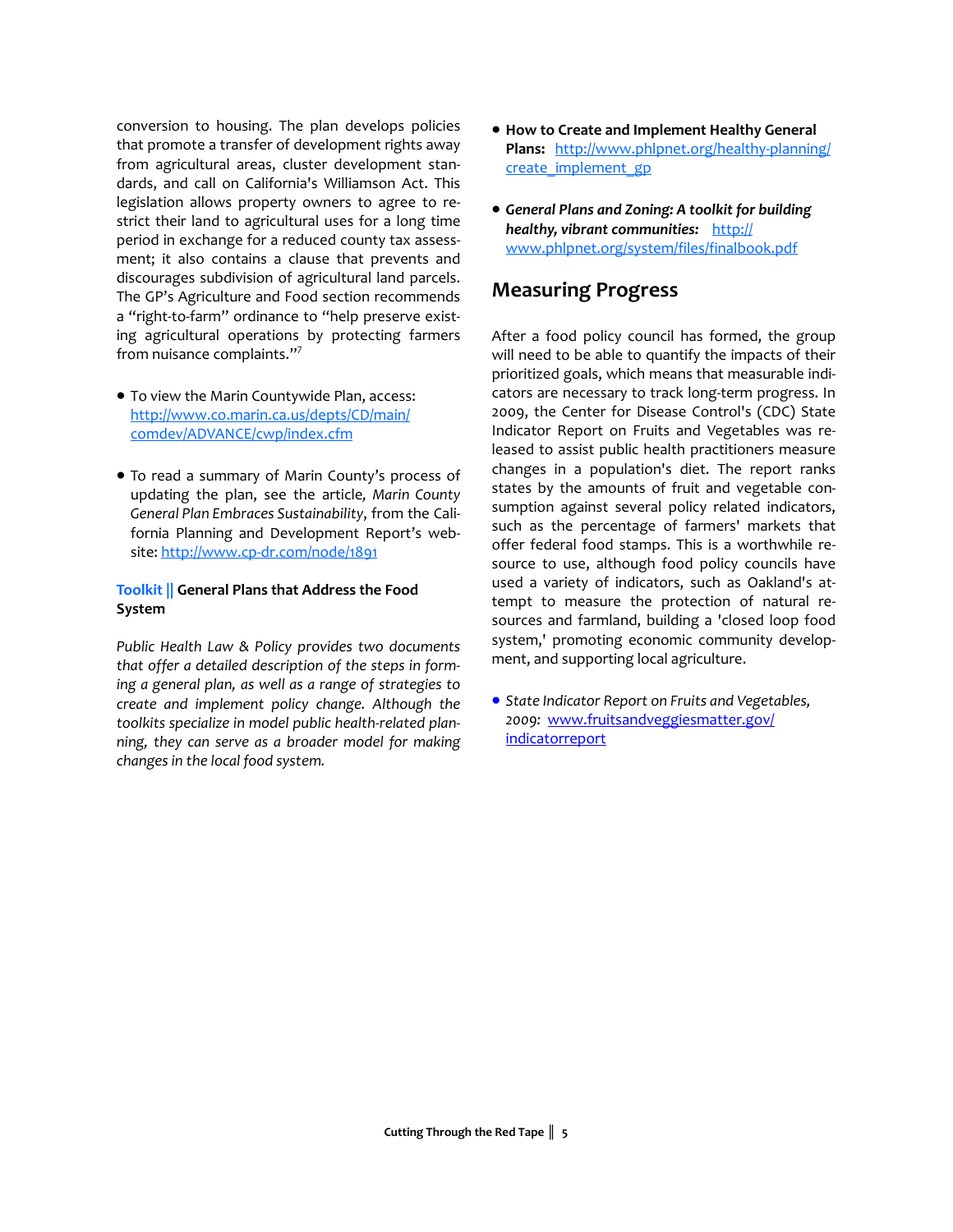## **Production ||**

## **Urban Agriculture Inventories**

Finding available land for urban agriculture is a chal‐ lenge for community groups and cities throughout the country. In many cities some under‐used public land may be suitable for community gardens or entrepreneurial urban agriculture. These surveys have become the basis for work on the part of community groups and cities to explore processes to make public land available for urban agricultural produc‐ tion, ease zoning restrictions on agricultural activi‐ ties in certain parts of the city, and evaluate the con‐ tribution of urban agriculture to city food policy goals. Examples of such inventories follow from Portland, Oregon and Oakland, California.

## **The Diggable City Report**

## **Portland, Oregon**

In November of 2004, the City of Portland intro‐ duced an Urban Agricultural Resolution—which originally called for an inventory of city managed lands to determine which properties could be suit‐ able to develop community gardens. Upon the re‐ lease of its first draft, the Portland Multnomah County Food Policy Council (FPC) recommended that the survey be expanded to consider other ur‐ ban agricultural uses representing different sectors of the local food system such as education, collec‐ tion, processing, distribution and consumption. Ex‐ amples of projects that may be better suited for such properties range greatly, depending on the individual site. They are categorized into four differ‐ ent uses: community gardens, small-scale agriculture, large‐scale agriculture and agriculture on im‐ pervious surfaces or poor soil. Small scale agricul‐ ture includes educational gardening programs, com‐ posting, beekeeping, and pocket gardens; large scale agriculture covers community supported agri‐ culture, urban farms, animal husbandry, and native plant production; agriculture on impervious surfaces or poor soil describes greenhouses, vertical garden‐ ing, container gardening as well as farm stands. The project also called for creating pilot projects based on the results of the land inventory, which include a community garden, a native plant nursery and an urban farm educational center. The pilot projects have been used as a way to test the management structure of using public lands for urban agriculture projects.

In the fall of 2006, the city commissioner's office guided a team of researchers to complete the inven‐ tory, which was supported by a grant that the City's Office of Sustainable Development (OSD) received from the USDA Risk Management Agency to further assess 500 sites. The research team consisted of a hired graduate student in urban planning from Port‐ land State University as well as representation from the Portland Water Bureau, Portland Parks & Rec‐ reation, Bureau of Environmental Services, and the Office of Transportation. *Public Lands Inventory Available for Agricultural Uses* surveyed 875 sites managed by the Bureaus of Environmental Services, Parks and Recreation, Transportation, and Water. Under the guidance of a Technical Advisory Commit‐ tee from the FPC, each parcel was classified for ap‐ propriate use, depending on its environmental char‐ acteristics. Upon completion of the inventory in 2007, the team published a third report that identi‐ fied the properties best suited for projects, pro‐ vided updates on the pilot sites, and made the fol‐ lowing recommendations:

- 1. Pursue Urban Agriculture Partnerships with City Bureaus
- 2. Expand Scope of Potential Projects by Working with Other Public Agencies
- 3. Integrate Urban Agriculture into City Policies

*The Diggable City: Making Urban Agriculture a Plan‐ ning Priority* was formally adopted by the Portland City Council in June of 2005. Since then, the FPC and Bureau of Planning and Sustainability have been working to achieve the report's recommendations which include the following activities: the comple‐ tion of a number of urban agriculture projects; em‐ barking on a zoning code revision for urban food production and distribution; and making food sys‐ tems a key component in the City's Climate Action Plan and the Portland Plan. The Portland plan is the city's strategic roadmap for the next 50 years which include pursuing urban agriculture partnership with the City's bureaus, expanding the scope of what lands should be inventoried, and integrating urban agriculture into the City's policies to remove identi‐ fied barriers. The FPC's long-term role is to advocate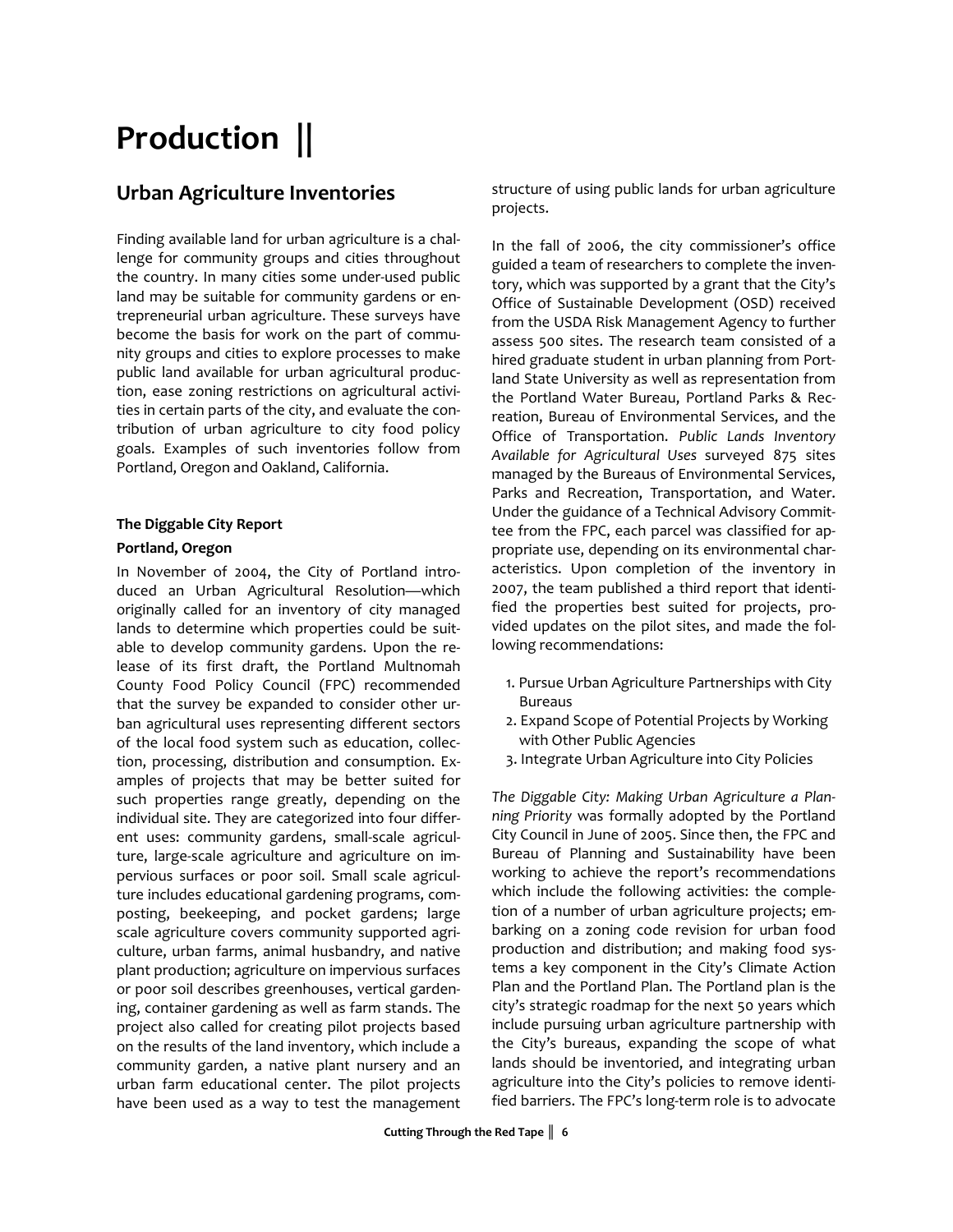for changing several zoning codes related to ex‐ panding exterior agricultural work activities, facilitating small‐retail and creating zoning code defini‐ tions for urban agricultural uses. Other barriers they are working to overcome include urban agriculture on roof‐tops, water access to potential sites, and funding for future urban agriculture projects.<sup>8</sup>

To read the latest *Diggable City Phase III* report: http://www.portlandonline.com/bps/index.cfm? c=42793&a=171174

#### *Cultivating the Commons*

#### **Oakland, California**

*UC Berkeley PhD candidate Nathan McClintock, in partnership with several community organizations recently surveyed public and private land in Oakland, California suitable for urban agriculture. He found some 1200 publicly owned acres and 848 acres of pri‐ vate land could support agriculture, producing as much as 15‐20 percent the City's vegetable needs. In addition to providing fresh and nutritious food under the city's sustainability goals, he found these urban agricultural areas could also lead to more green jobs, green space, and educational opportunities.*<sup>9</sup>

To read the *Cultivating the Commons* Report and view updates related to the project, see: www.urbanfood.org

## **Tax Credits to Properties Supporting Urban Agriculture**

Revenue from raising food crops on urban land may not raise enough funds to pay urban property taxes that are often relatively high. One way around this obstacle is for cities to provide a tax credit for urban agriculture properties to offset the otherwise pro‐ hibitive annual property tax bills. The State of Mary‐ land passed legislation that specifically authorizes municipal and county governments to give tax relief to urban agriculture land. Though controversial (especially in light of the current economic squeeze on state and local governments), this is one policy tool communities may choose to pursue to help make urban farming more economically viable.

## **The Property Tax Credit ‐ Urban Agricultural Property**

*Maryland's House Bill 1062 authorized local govern‐ ments to provide a five‐year property tax credit for property used for urban agriculture purposes.*

Maryland's *Property Tax Credit ‐ Urban Agricultural Property* legislation (House Bill 1062) introduced by Maryland House Delegate Anne Healey was passed by the state's governor in May of 2010. The bill al‐ lows local governments to provide a five-year property tax credit for property used for urban agricul‐ tural purposes. HB 1062 authorizes the mayor and City Council of Baltimore, the governing body of a county, or a municipal corporation to grant a tax credit against regular property tax on specified ur‐ ban agriculture properties. The bill specifies that the property must be between 1/8 of an acre and 2 acres, and defines urban agricultural purposes within five activity categories:

- 1. Crop production (e.g. mulch or cover crops to reduce runoff and control weeds);
- 2. Environmental mitigation (e.g. storm‐water abatement and groundwater protection);
- 3. Community development (recreation, food do‐ nations, food preparation and canning classes);
- 4.Economic development (including employment and training, and direct sales to restaurants and institutions);
- 5. Temporary produce stands selling produce on the site.

HB 1062 is an important gesture by state government to subsidize some of the recognized cost that is involved in urban agriculture projects, which will hopefully stimulate the growth of such activities. Municipal and country‐level proposals for these tax credits will likely begin in the 2012 fiscal year.<sup>10</sup>

To read the language and status of HB 1062: http://mlis.state.md.us/2010rs/billfile/hb1062.htm

## **Zoning Tools for Urban Agriculture**

Community gardens are sprouting up in urban areas throughout North America and identifying suitable land to address the growing demand is a wide‐ spread concern. Community participation, access to water, secure land tenure and ensuring that com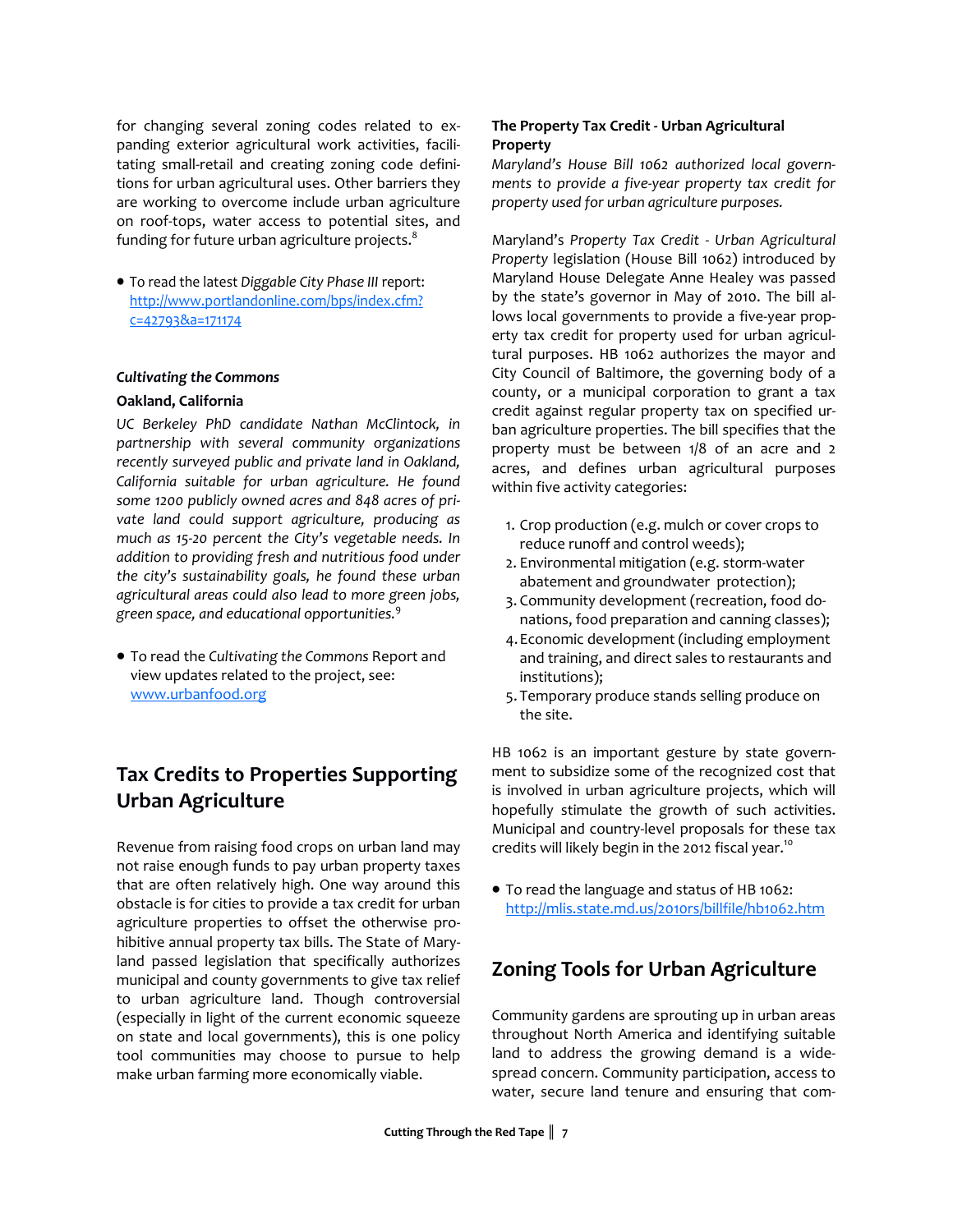munity garden soils are free of toxic contaminants (often found in empty urban lots) are common problems. Fortunately, many cities have developed ways of integrating zoning codes to support com‐ munity gardens. This section also highlights toolkits for new community gardens, things to consider when planting in urban soils, and model land use policies to protect community gardens.

## **Cleveland Urban Agriculture Zoning and Public Land Leasing**

The City of Cleveland grew some 40 new community gardens and 15 market gardens in 2009 following radical changes to the zoning code and city land use practices. The Cleveland Food Policy Coalition en‐ couraged a change to the zoning code to specifically allow and protect urban agriculture uses. The policy changed residential zoning code to allow urban farmers to keep chickens, bees and small livestock, build fencing, greenhouses, hoop‐houses, compost‐ ing toilets, and farm stands to sell products direct from the garden (as long as 75% of products come from the immediate vicinity of the garden). In re‐ sponse to community concern, several parcels were rezoned so the community would have a process to respond to proposed use changes on both public and private land.

In June of 2010, the city created an Urban Agricul‐ ture Overlay District to zone larger vacant tracts for commercial production. In 2010, the city created urban agriculture zoning in residential areas. The city is also working to evaluate whether the state's agricultural property tax classification can be used for urban properties. Morgan Taggert of Ohio State University and the Cleveland Food Policy Coalition states that she has seen community gardens and market gardens make more investments in infra‐ structure as the tenure of gardens grows more se‐ cure. According to Taggart, these improvements also tend to make the gardens more visually appeal‐ ing.

In 2010 Cleveland piloted a program to help urban farmers access water at a reasonable rate. Farmers pay a flat rate for water usage for any property un‐ der two acres. Larger farms pay a higher flat rate and must invest in permanent irrigation infrastruc‐ ture after five years.

The City of Cleveland has acquired a significant num‐

ber of lots through foreclosure and title transfer. The Cuyahoga County Land Bank in partnership with the city council, planning department and other agencies are creating an application process for multi‐year leases and single year licenses for com‐ munity gardens and entrepreneurial urban agricul‐ ture on public land. Leases are required for farmers making significant infrastructure investments or operating heavy machinery. While the county re‐ quires lessees to carry liability insurance, a local pro‐ vider worked with urban farmers to develop a low‐ cost coverage option. By August 2011, approximately 60 parcels of public land had been leased for urban agriculture.<sup>11</sup>

**To read the changes to Cleveland's zoning code see** *Urban Agriculture Overlay District (DRAFT), Agriculture in Residential Districts, and Keeping of Farm Animals and Bees* **at:** http:// planning.city.cleveland.oh.us/zoning/cpc.php

## **Community Garden Sub‐districts in Open Space Zoning Boston, Massachusetts**

*The City of Boston has included integrated zoning designation for community gardens in its Open Space Plan for 2008‐2012 in an effort to support and expand urban agriculture activities.* 

The City of Boston is known for integrating urban agriculture in its approach to land use planning. The city has a flexible Open Space (OS) designation that can be given to public or private lands. The City cre‐ ated an open space plan with a chapter on commu‐ nity gardens that identifies needs, goals, and recom‐ mendations for the city. Community gardens are included under the nine open space sub‐districts of parkland, recreation, shore‐land, urban wild, water‐ front access area, cemetery, urban plaza or air‐right. All of these sub-districts hold development restrictions and can be used in conjunction with each other to allow for a comprehensive strategy for open space expansion. The Community Garden Open Space sub‐district is defined as "land appropri‐ ate for and limited to the cultivation of herbs, fruits, flowers, or vegetables, including the cultivation and tillage of soil and the production, cultivation, grow‐ ing and harvesting of any agricultural, floricultural, or horticultural commodity; such land may include Vacant Public Land."<sup>12</sup> This designation not only protects community gardens, it makes legal provision for urban agriculture activities which can run up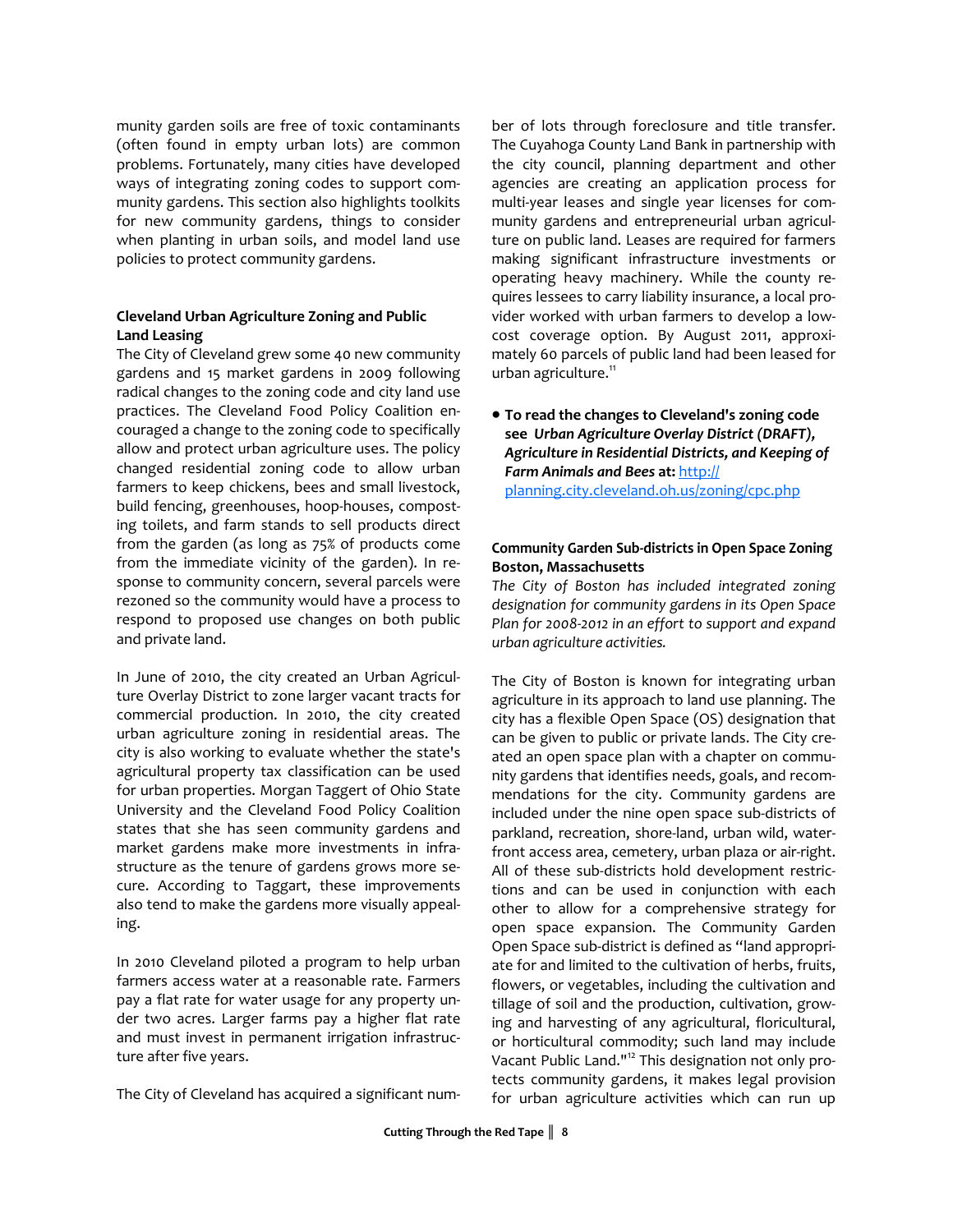against regulatory restrictions in many cities.

To see the City of Boston's chapter on community gardens in its Open Space Plan 2008‐2012, access: http://www.cityofboston.gov/parks/ OpenSpace\_07draft/OSP0812Section7.3.2CG.pdf

## **Toolkit || Starting and Sustaining a Neighborhood Community Garden**

This *Community Garden Start‐up Guide* from UC Davis has some great information on how to start a community garden where you live. Though it was pub‐ lished in 2001, the guide is still relevant and useful for community groups and individual citizens inter‐ ested in starting a garden from scratch. celosangeles.**ucdavis**.edu/files/97080.pdf

## **Toolkit || Urban Soils**

Testing urban soils for contaminants is essential, especially in empty lots that were once homes or other buildings. This guide for urban gardeners from the National Sustainable Agriculture Information Service includes some good information about ur‐ ban soils and testing resources, as well as a list of community gardening and urban agriculture organi‐ zations across the United States:

https://attra.ncat.org/attra‐pub/summaries/ summary.php?pub=21

## **Toolkit || Land Use and Zoning Protections for Community Gardens**

Most cities and counties have a General Plan that lays out how land is allowed to be used within the municipality. The city's zoning code operationalizes the General Plan, creating use categories for com‐ mercial, residential and other uses. Frequently, zoning codes do not cover community gardens or other forms of urban agriculture. Both city zoning codes and city and county general plans can incorporate protections for community gardens.<sup>13</sup>

Public Health Law and Policy has an excellent begin‐

ning fact sheet on land use protections for commu‐ nity gardens as well as model zoning, and general plan language for city governments.

- Fact sheet ‐ Establishing Protections for Commu‐ nity Gardens: A Fact Sheet for Advocates http://www.nplanonline.org/nplan/products/ establishing‐protections‐community‐gardens‐fact‐ sheet‐advocates
- Model Zoning Ordinance Language Establishing Community Gardens as an Approved Use: http://www.nplanonline.org/nplan/products/ CommunityGardenToolkit
- Model Comprehensive Plan Language to Protect and Expand Community Gardens: http://www.nplanonline.org/nplan/products/ establishing‐protections‐community‐gardens‐fact‐ sheet‐advocates

## **Toolkit || Establishing and Expanding Land Use Protections for Farmers Markets**

Similarly, farmers markets may fall outside tradi‐ tional zoning and land use ordinances. Without sup‐ portive zoning, the permitting process for farmers' markets can be complex and time consuming and getting an optimal location can be difficult. Public Health Law and Policy also has a great policy pack‐ age for protecting farmer's markets as an approved use.

http://www.nplanonline.org/system/files/nplan/ Establishing%20Land%20Use%20Protections%20for% 20Farmers%27%20Markets\_FINAL\_091203.pdf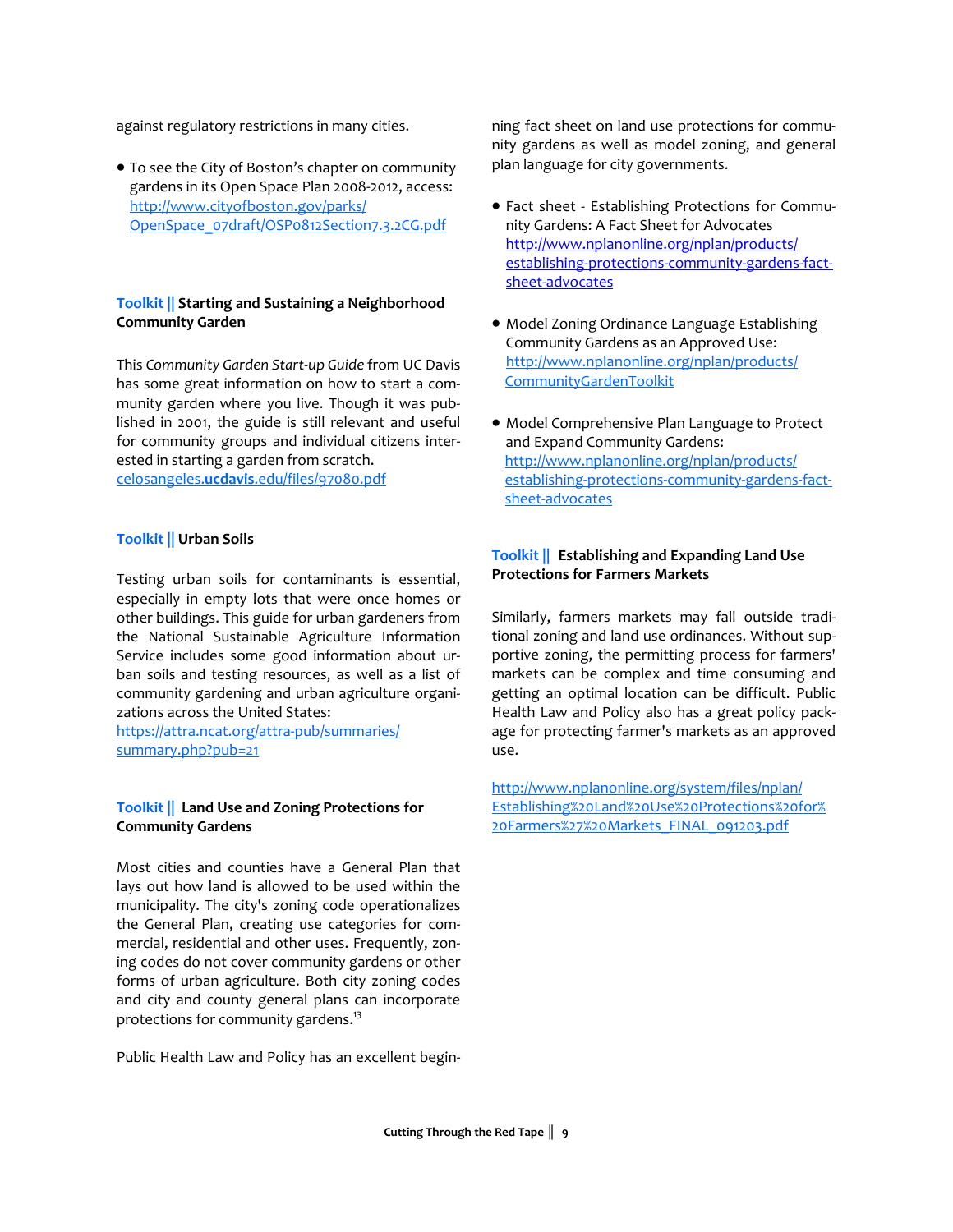# **Processing ||**

## **Community Food Processing Centers**

City and County governments can effectively part‐ ner with local non‐profits and businesses to address food system issues. Community food processing centers and kitchen incubators are one such in‐ stance. Start-up costs for food processing businesses can be prohibitive and commercial kitchen space scarce. Several communities have initiated kitchen incubators to help small scale food process‐ ing businesses get their start. These incubators are usually founded and managed by non‐profit organi‐ zations, rather than public agencies. In Toronto however, the Food Policy Council conducted re‐ search on Commercial Kitchen Incubators and for‐ warded their findings to the City's Economic Devel‐ opment Division and the local non‐profit *FoodShare*, which led the city to endorse the idea.

Kitchen incubator models vary widely across re‐ gions, yet most serve as a space where emerging entrepreneurs can test ideas and begin food pro‐ duction for the marketplace. The typical incubator facility provides entrepreneurs with access to a li‐ censed kitchen and retail facilities, as well as equip‐ ment, storage, library, office and workshop space. There are three typical models: a nonprofit, a univer‐ sity, state, or jointly sponsored project, and a for‐ profit business. The nonprofit organization model tends to be more accessible to low income produc‐ ers attempting small‐scale projects; a university, state, or jointly‐sponsored venture is advantageous because the infrastructure is housed at these sites through existing grants; a for‐profit model typically offers business development and marketing consul‐ tation along with the use of equipment to clients who can afford such services.

## **The Toronto Food Business Incubator Project Toronto, Ontario**

*The non‐profit organization TFBI works in collabora‐ tion with the Toronto Business Development Centre and the City's Economic Development Office to sup‐ port small food business entrepreneurs by making an industrial kitchen available for rent as well as provid‐ ing varying levels of support in order to successfully* *launch a business. Through the TFBI, entrepreneurs are able to test recipes on the market and receive technical advice and feedback on their ideas without making a huge initial investment in processing equip‐ ment.* 

SMP Foods, Inc. is a business that started with testing a small line of Colombian‐style *empanadas*. They have since grown to produce more than 1800 per week. The company is now experimenting with five varieties of empanadas as well as a new line of sauces. Their success is in part attributed to the Toronto Food Business Incubator, located in Toronto, Ontario. Since Toronto is a leader in the food proc‐ essing industry, business, municipal government, and nonprofit sectors support budding entrepre‐ neurs such as SMP Foods to test ideas and eventu‐ ally start up successful businesses.

Through workshops on how to start a food business or by other channels, interested individuals can ap‐ ply to be members of the the Toronto Food Business Incubator (TFBI). By paying a membership fee, they gain access to management assistance, education, information, technical support services, networking resources and financial advice. Through three dis‐ tinct stages—two mini pre‐commercial levels and two commercial years—the TFBI provides 24‐hour access to production space and fully equipped com‐ mercial kitchen, as well as hands on experience and trainings, field‐trips, mentoring, and industry con‐ tacts.

From an economic development standpoint, the TFBI program makes sense. The Toronto food sector employs over 40,000 people and contributes sub‐ stantially to the city's economy, so the incubator is regarded by Kyle Rae, the city council's economic development committee chairman, as the right way to increase manufacturing jobs and stimulate eco‐ nomic growth. The TFBI also fills an important gap in making a local food system sustainable because it supports locally processed and marketed foods.<sup>14</sup>

For more information on the Toronto Food Business Incubator, see: http://www.tfbi.ca/index.htm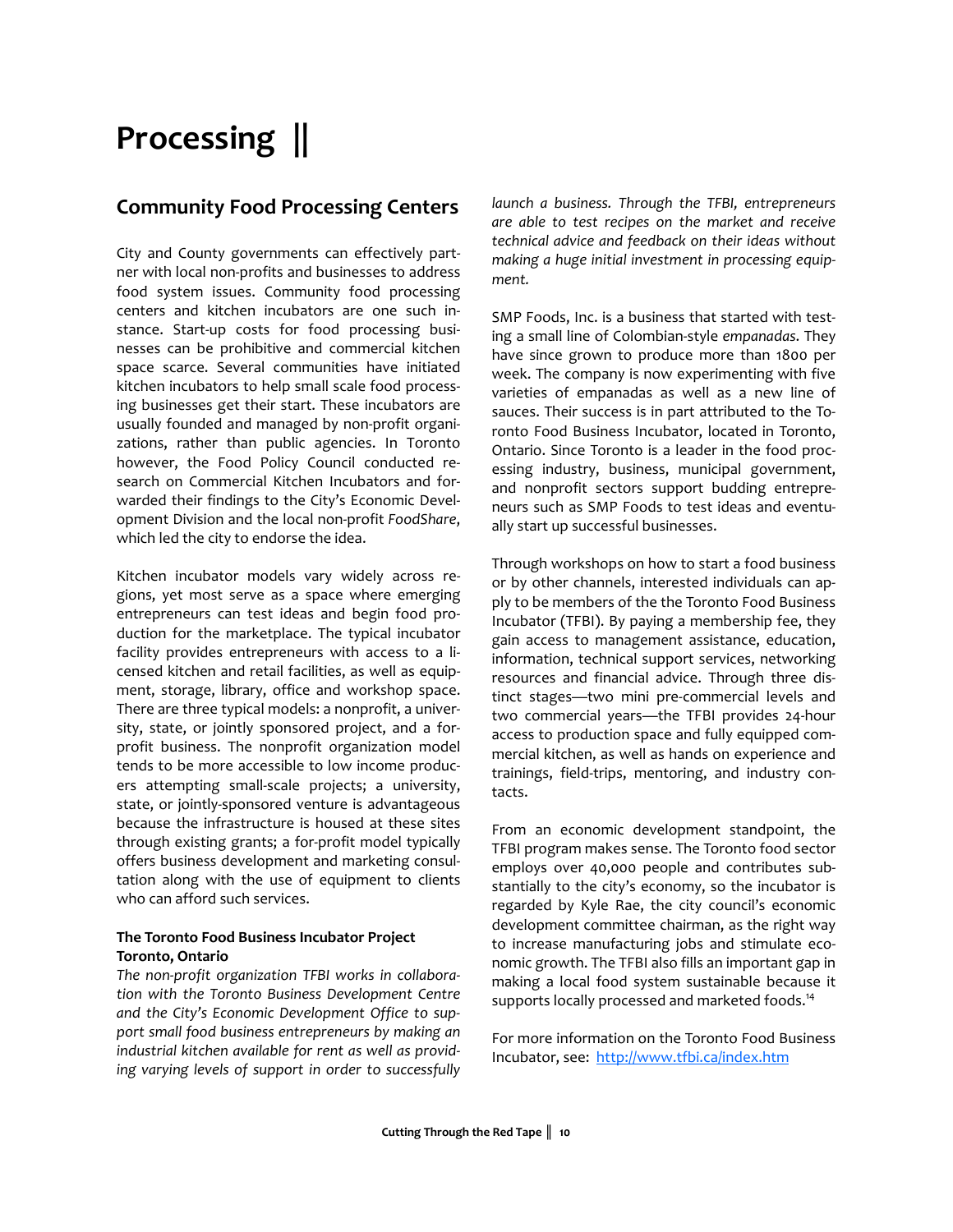#### **More on community food processing centers**:

Grow Montana has a good detailed report on food innovation centers (kitchen incubators). While much of the content focuses on the economic context in Montana, the information may be useful to groups and advocates interested in community food processing centers: http://growmontana.ncat.org/docs/

Babcock\_Food\_Innovation\_Ctrs\_12.08.pdf (page 48)

## *Toolkit ||* **How to** *Initiate a Local Kitchen Incubator Project*

This guide from the University of Hawaii Extension effectively explains some costs and considerations for establishing an entrepreneurial, community shared‐use kitchen. Though written for Hawaii resi‐ dents, many of the considerations will be applicable in other states.

http://www2.ctahr.hawaii.edu/oc/freepubs/pdf/FMT‐ 2.pdf

## **Ordinances to Preserve Industrial Zoning for Food Processing**

Local food processing is an important economic development strategy to re‐capture the local food dollar. In many communities the pressure to de‐ velop industrial space for residential uses threatens the infrastructure base from which community groups and entrepreneurs are trying to grow a sus‐

tainable food processing sector. Zoning tools similar to those that allow for urban agriculture or farmers markets can make it easier to preserve space for industrial‐scale food processing businesses. The City of Oakland established a policy to preserve its indus‐ trial land, which is profiled here.

#### **Industrial Retention Policy Oakland, California**

After much hard work, West Oakland City Council‐ member Nancy Nadel successfully lobbied for zon‐ ing protections of remaining industrial areas of the city—called the Industrial Retention Policy. The ini‐ tiative was proposed following a 2005 industrial zoning report, which proposed that the City prohibit land conversions to protect enough industrial land to supply much‐needed jobs for the area's residents. The adoption of such a policy was no small task, due to tension over development priorities in the low‐ income neighborhood of West Oakland.

Ms. Nadel fought for the Industrial Retention Policy because she felt the growing demand for food re‐ quired industrial space, "West Oakland in particular has the large sites available that these industries need." In support of her recommendations, the City decided to protect industrial sites that either con‐ tain existing businesses or have "high potential" for attracting such businesses, and that conversion to residential use be allowed only if light industrial uses compatible with affordable housing were pre‐ served.<sup>15</sup>

- To read about this process, see the article, *Oak‐ land Zoning Proposal Reversal Reflects Long‐Term Community Lobbying*: http:// www.urbanhabitat.org/node/1744
- Also see *Industrial Land Preservation: Key to Green Jobs Growth*: http://www.urbanhabitat.org/ node/1832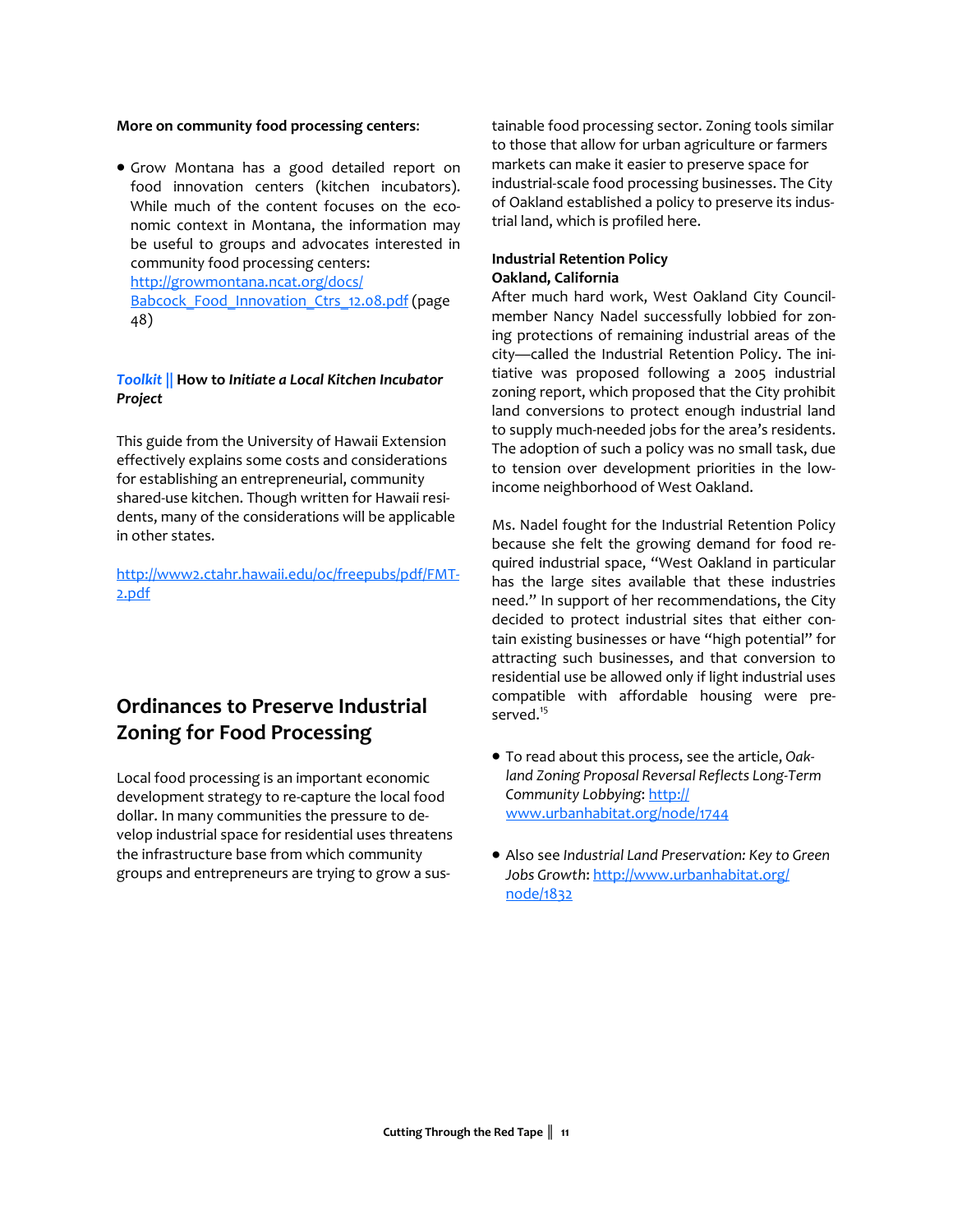# **Distribution ||**

## **Farm to School Programs**

There is more energy and information on farm‐to‐ school programs than perhaps any other area in which Food Policy Councils are involved. There are hundreds of good examples, with an estimated 9,756 schools participating in the movement in one form or another around the U.S.<sup>16</sup> The National Farm to School Network, the Community Food Security Coalition, School Food Focus and the 'One Tray' campaign all have excellent resources on the Farm to School movement. The National Farm to School Network profiles over 200 farm to school programs at http://www.farmtoschool.org/. We have included a few below.

## **Farm‐to‐Table Program: Santa Fe, New Mexico**

*Forty farmers sell and distribute produce to all the schools in the Santa Fe Unified School District, with a district‐level procurement policy in the works that will prioritize local, organic produce to supply school lunches.* 

Santa Fe is an inspiration for farm-to-school programs in New Mexico and across the nation. The program got its start in 2003 when a local chef and restaurant owner organized a delegation of local school food service staff members, the state De‐ partment of Agriculture Marketing Specialist and the Santa Fe Director of Student Nutrition Services to visit the Santa Monica Farmers' Market Salad Bar. The trip convinced attendees a similar salad bar sta‐ tion in school cafeterias was a viable way to improve the district's lunch program. As a result, the district launched a three‐school pilot Farm to Schools Pro‐ ject that eventually expanded in 2003 as the *Farm‐to ‐Table* program serving all schools within the Santa Fe Public School System. All participating schools have the kitchen facilities to prepare and store fresh produce. Some offer a daily salad bar, while others supplement hot entrees with vegetable side dishes. Additionally, when there is a seasonal abundance of crops at the participating farms, all of the district's twenty-nine schools receive local produce like sunflower sprouts, watermelons and apples.

The program was initially supported through start‐ up funds supplied by a USDA Community Food Pro‐ jects Grant, as well as additional funds from New Mexico Department of Agriculture (NMDA) and USDA's Federal State Marketing and Improvement Program. The Farm to Table organization supplies a position within the school district to coordinate the project. With help from the SMDA and the state's Farmers' Marketing Association, forty farmers were located through *Farm‐to‐Table* to supply their prod‐ ucts to the district. Since the market exists for their products throughout the school year if they expand their season, the participating farmers are currently investing in developing hothouse technologies for growing salad greens, sunflower sprouts, apples, pears, watermelons, tomatoes, corn, cucumbers, peppers, squash, potatoes, onions, carrots, broccoli, and radishes. Farm to Table and Albuquerque Public Schools work with the district to coordinate pro‐ duce deliveries through a cooperative distribution system either directly to school sites or to a central warehouse.

The greatest hurdle facing *Farm‐to‐Table* is the state's procurement law that requires most state agencies (including school districts) to bid on items that are over \$10,000 in price and that each bid se‐ cured at the lowest submitted price. Since the aver‐ age farm that is supplying food for the project is around 10 to 15 acres, they find it difficult to com‐ pete with larger, industrial distributors who are also submitting produce bids. This problem was predicted early in the project's formation, and in an attempt to make change, its collaborators decided to work at the state and national levels to pass legis‐ lation not only allowing schools to give preference to local growers, but so farmers can more easily participate in the program.

In response to such concerns, there has been vari‐ ous efforts to make appropriate policy changes. In 2003, a memorandum was adopted in the state leg‐ islature stating that schools should serve New Mexico‐grown products when possible. Additionally, the New Mexico Food and Agriculture Policy Council along with other organizations pushed for the *Nutri‐ tion Rule for Competitive Foods* as well as the *Healthy Kids‐Healthy Economy* bill. Established by a Gover‐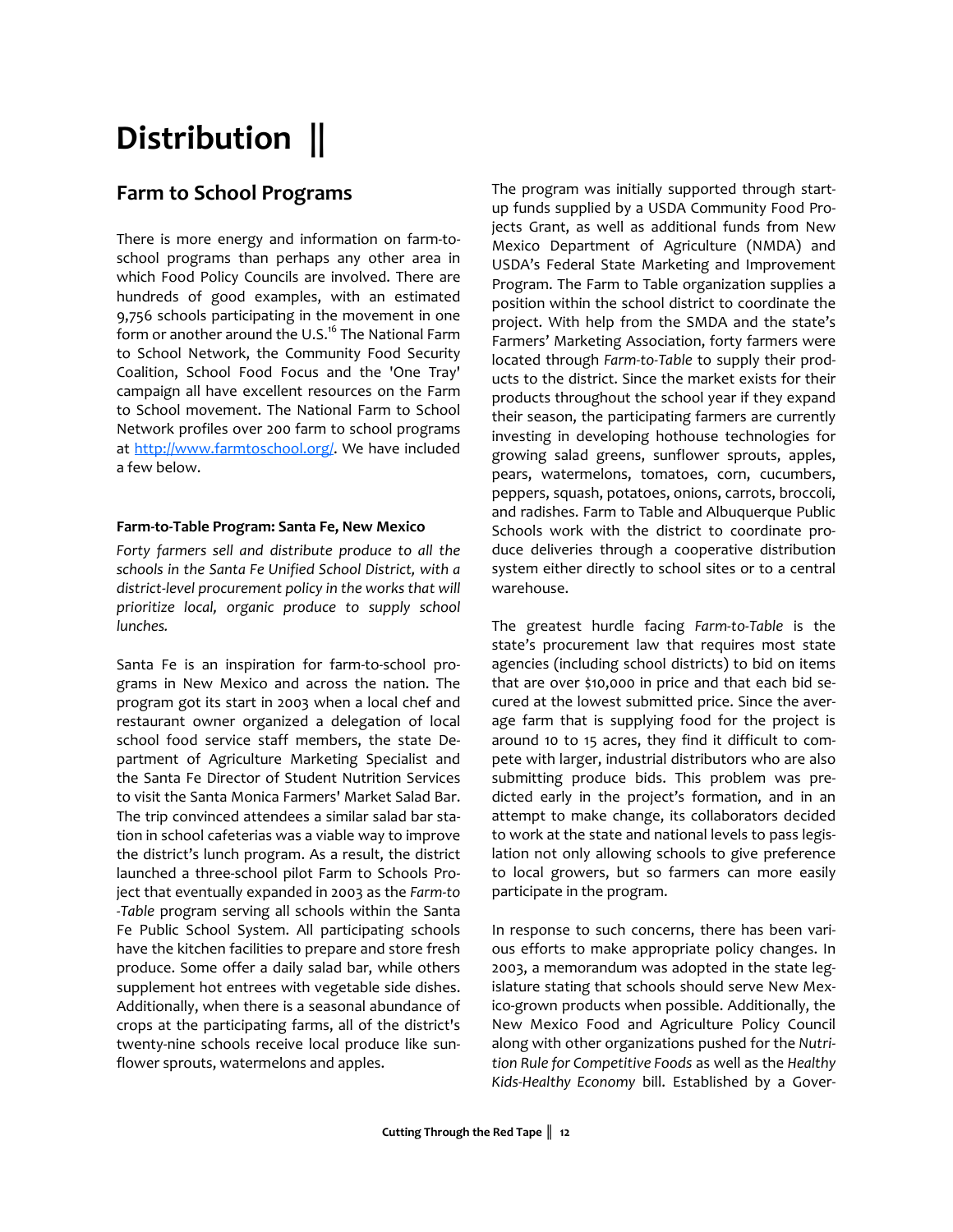nor's task force, the Nutrition Rule sets require‐ ments on vending machine foods, a la carte foods, and school fundraisers. *Farm to Table* is aiding this policy change by organizing a system where New Mexico products are provided specifically for school fundraisers. In 2009, the *Healthy Kids ‐ Healthy Econ‐ omy* bill requested \$3.8 million to provide 25 cents extra per plate for 2 school meals per week in addi‐ tional fruits and vegetable for every school child in the state. At the local level, organizers have been reworking the school district food purchasing sys‐ tem to better incorporate local producers. Due to these efforts, the sales of local food products to schools in districts across the state have risen to approximately \$500,000 per year, the largest amounts being sold to schools in Santa Fe, Taos, and Albuquerque. In 2010 *Farm to Table*, in partnership with New Mexico Dept. of Agriculture hired a fulltime Farm Direct Marketing person to coordinate expansion of the Farm-to-School program to more school districts (currently about 1/3 of the state's districts are served) and other state and local agen‐ cies that purchase food.<sup>17</sup>

For more information about New Mexico's Farm to School programs, see: http:// www.farmtoschool.org/state‐home.php?id=6

#### *Toolkit || How to Establish a Farm to School Program*

Farmtoschool.org has many excellent resources – for other tools check out:

The *Oklahoma Farm‐to‐School* program's guide offers tips and tools related to distribution and food safety protocols for farms, schools and school gardens. The kit also includes two downloadable calculators: *the Distribution Cost Calculator*, which helps producers understand the true costs of produce delivery and determines a farm gate value for their crops; as well as the *Pro‐ duce Calculator*, that aids farmers and schools to determine the amount of produce needed for the schools based on number of servings. It also cal‐ culates per serving cost.

http://www.okfarmtoschool.com/resources/fts‐ distro-foodsafetymanual/index.htm

*Bringing Local Food to Local Institutions* is written by the National Sustainable Agriculture Informa‐ tion Service. The guide provides farmers, school administrators, and institutional food‐service plan‐ ners with contact information and descriptions of existing programs that have made connections between local farmers and local school lunch‐ rooms, college dining halls, or cafeterias in other institutions.

https://attra.ncat.org/attra-pub/summaries/ summary.php?pub=261

- This is the *Farm to School 101 Toolkit: Growing Food for a Better School Environment*, published by Farm Aid, aims at an audience of community mem‐ bers to introduce them to the concept of such programs, while providing steps, resources, and case studies: http://www.farmaid.org/atf/cf/% 7B6ef41923‐f003‐4e0f‐a4a6‐ae0031db12fb%7D/ FARM\_TO\_SCHOOL\_101-FARM\_AID\_TOOLKIT.PDF
- *Bearing Fruit: Farm to School Program Evaluation Resources and Recommendations* from the Urban and Environmental Policy Institute at Occidental College is a guide to help programs analyze the overall impacts of farm to school programs for stakeholders—including teachers, food service, farmers, parents, policy makers, and commu‐ nity—and provides various resources and tools to incorporate when assessing a program.

http://departments.oxy.edu/uepi/cfj/ bearingfruit.htm

#### *Toolkit ||* **Improving** *School Food Policies and Rules*

*Mapping School Food: A Policy Guide* from the Public Health Advocacy Institute was written to help legis‐ lators, advocates, parents, teachers and anyone interested in improving school food navigate school food law and policy. It describes school food policy from the perspective of different personnel in the school system and provides tools to help advocates find answers, resolve conflicts, and build consensus for improving school food in their community.

http://www.phaionline.org/wp-content/ uploads/2007/11/mappingschoolfood.pdf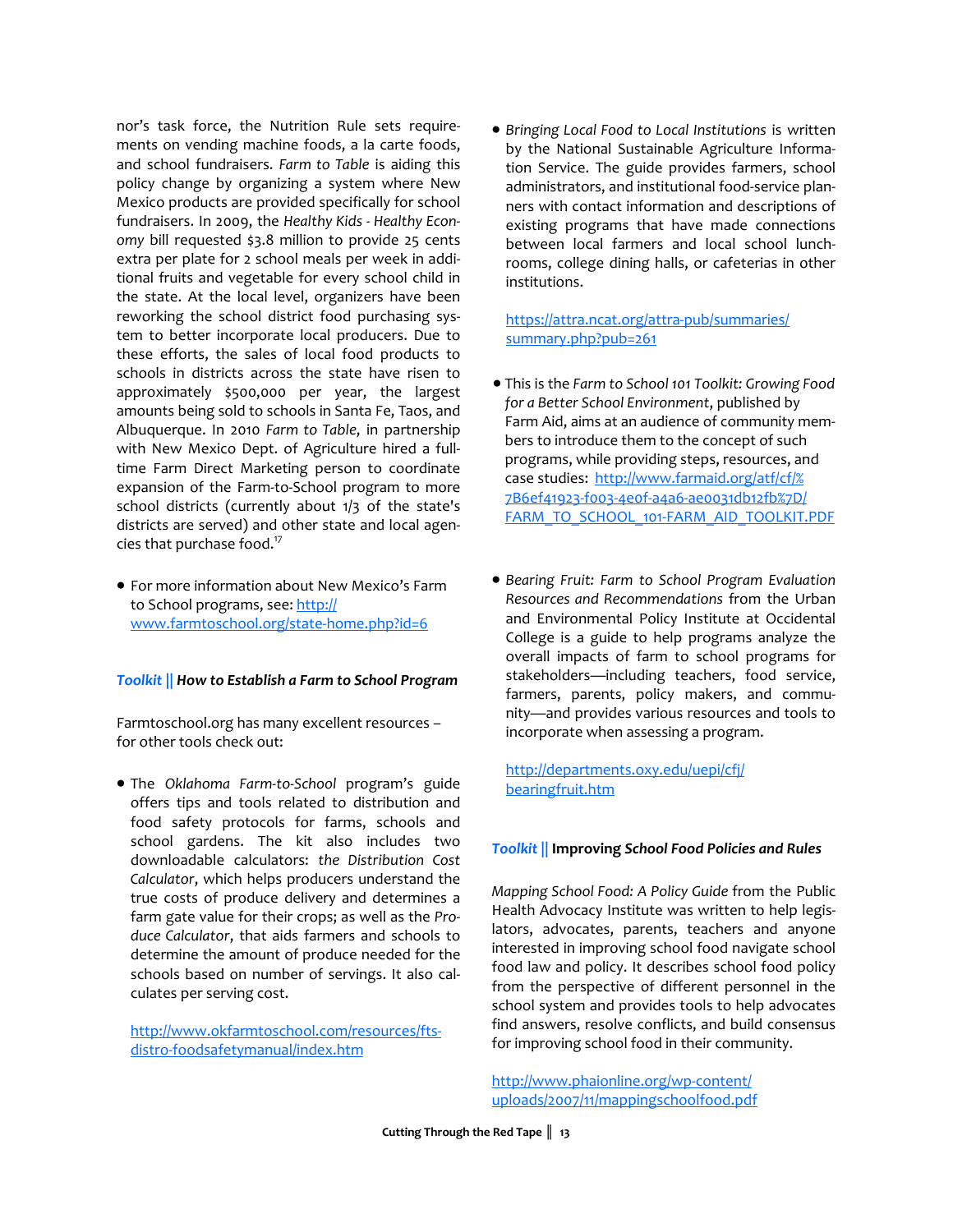## *Toolkit || Nuevos Mercados para su Cosecha***; How Farmers can Market their Products** *to Local Institutions*

This Spanish‐language publication, available from the Community Food Security Coalition details strategies for farmers interested in marketing their products to local institutions such as schools, col‐ leges, hospitals, retirement homes and day care centers. Included is a resource list of organizations around the country that work with Latino farmers looking for ways to market their products.

http://www.foodsecurity.org/NuevosMercados.pdf

## **Mobile Produce Vendors**

One way of addressing poor access to healthy food in urban areas is mobile vending. Although there are significant challenges including making the venture profitable as well as reliably accessible to regular customers, there are successful models that could be examined, such as this program highlighted in New York City.

#### **NYC Green Carts Program New York City, NY**

*Originating as a 200‐cart pilot program, it has ex‐ panded to put 1,000 mobile produce vendors in NYC streets where there is a lack of food retail outlets and low fruit and vegetable consumption.* 

Local Law 9, which was drafted and passed by the New York City legislature and signed by Mayor Bloomberg in March of 2008, established 1,000 per‐ mits for Green Carts, or mobile food carts offering fresh produce in Brooklyn, the Bronx, Manhattan, Queens, and Staten Island. Specific boroughs have been targeted as food deserts and areas where "there is low fruit and vegetable consumption." Vendors can only operate in one specific borough. Carts can be located only in certain designated areas within sub-districts. Vendors, who obtain this new type of license provided specifically for the Green Carts, are allowed to sell raw fruits and vegetables such as carrots, bananas, apples and berries. In the interest of food safety, it is not permitted to have cut, sliced, peeled, or processed produce. The pro‐ gram is supported by a \$1.5 million grant from the Laurie M. Tisch Illumination Fund, and is also a col‐ laborative effort with the New York City Council and the New York City Department of Health.

In 2010, there were 450 active carts operating in food deserts. However, licenses are given out on a "rolling application" basis and more will be given out over time. Of those 450 active carts, a signifi‐ cant number of vendors are immigrant entrepre‐ neurs. The City of New York has contracted with the consulting group, Karp Resources, who provides technical assistance, entrepreneurship training and advice for suitable cart locations to the vendors. Although there are many positive aspects, there have been obstacles as well, such as complaints from vendors with the physical stability of the carts and regarding violation tickets despite holding legal permits. Local businesses accuse the vendors of stealing competition of grocery customers, and un‐ fortunately, most of the carts are not equipped with the technology to accept food stamps. However, even after the pilot phase, feedback and sales from customers have helped to expand the program. Kumar Gouranga, a Bangladeshi cart operator, re‐ ported that after three months of being open that, "business is so good that we are staying open 24 hours a day, seven days a week". Moreover, the Green Carts program fits within the City's larger goal of improving healthy food access in the fight to de‐ crease the rate of diet‐related disease in "food de‐ serts."<sup>18</sup>

- To access the New York Department of Health and Mental Hygiene's website describing the NYC Green Cart program, see: http://www.nyc.gov/ html/doh/html/cdp/cdp\_pan\_green\_carts.shtml
- To read more about the impact of the program, read the *New York Times* article Customers Prove There's a Market for Fresh Produce": http:// www.nytimes.com/2009/06/11/ nyregion/11carts.html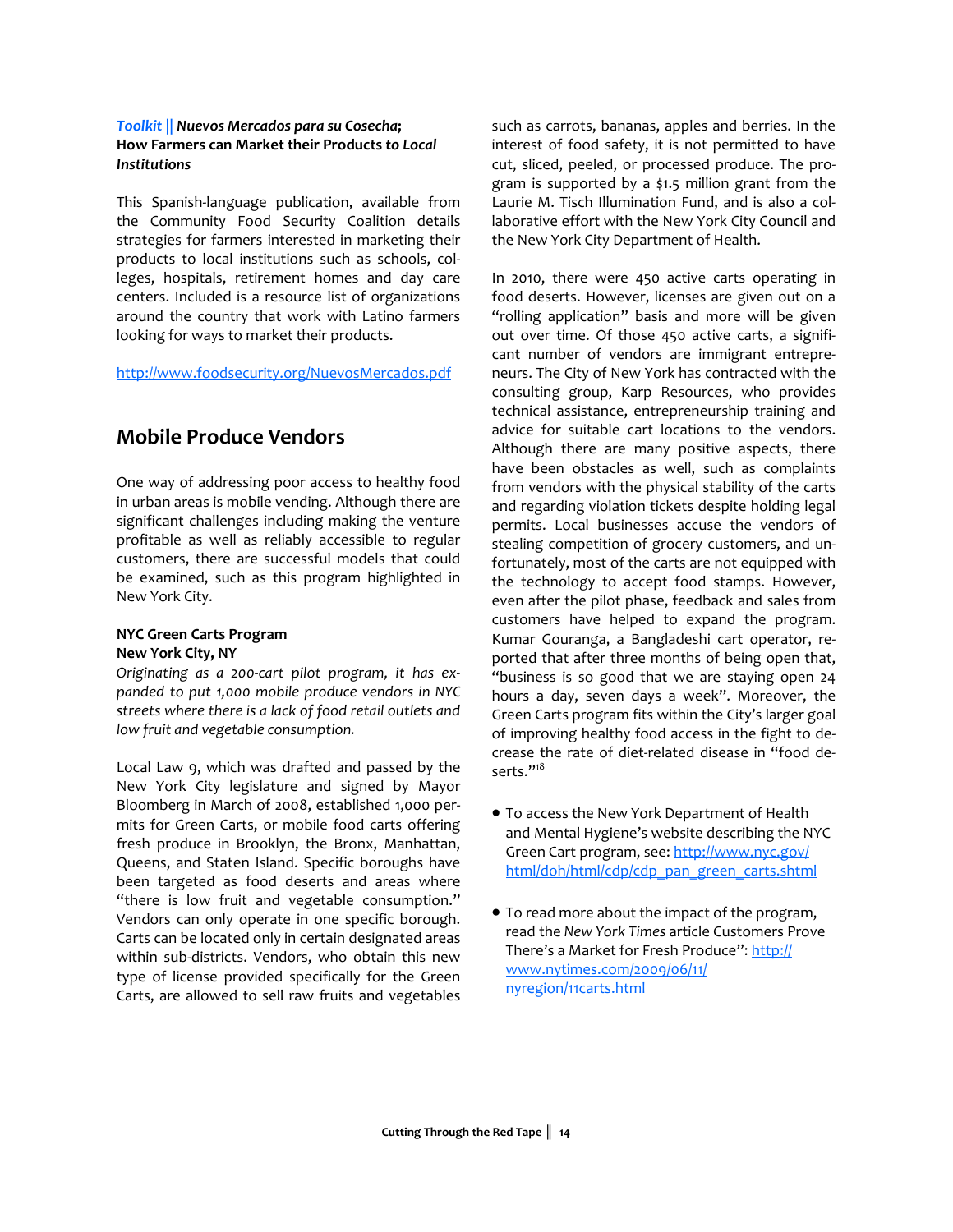## **Consumption ||**

## **Sustainable Food Procurement Policies for Municipal and State Governments**

Cities, counties and state governments have sub‐ stantial purchasing power, but many cannot use that power to buy local products. This purchasing power should not be underestimated. Economist Ken Meter of the Crossroads Resource Center as‐ serts that one dollar spent at a local farm has a mul‐ tiplier effect of two to three times more in the local economy compared to that same dollar spent on an equivalent non-local business. Even otherwise obscure state or local agencies may make large food purchases. If a fraction of that money were spent locally, the impact could be significant. Government contracts can also be an important stable market for groups of growers.

Many state and local governments have competitive bidding processes that privilege large‐scale provid‐ ers that offer their product at a lower cost. Others may not have the time or staff resources to source from multiple vendors, and give their business to a central distributor. Sustainable procurement poli‐ cies and local preference policies can give local gov‐ ernments the policy leeway to invest in local food economies.

#### **Local Food Procurement Policy City of Toronto, Ontario**

*An approved update to the City of Toronto's food procurement policy that requires the municipal gov‐ ernment to increase its purchasing of locally‐ produced food.*

In October of 2008, the municipal government of Toronto in Ontario, Canada adopted a new sustain‐ able procurement policy aimed to reduce greenhouse gases generated by the importation of food as part of the implementation of the *Climate Change, Clean Air and Sustainable Energy Action* Plan. The City of Toronto states that it is "committed to progres‐ sively increasing the percentage of food being served at City-owned facilities or purchased for City operations from local sources,"*<sup>17</sup>* and as a starting place, Children's Services, jointly with the Toronto Environment Office, is implementing the first phase of the plan. With a food purchasing budget of \$15,000, Children's Services was able to increase its local food procurement of 13.4% to a total of 33.4% by 2010. Although this has been identified as a suc‐ cessful accomplishment, the City in is the process of using its \$11 million annual food budget to buy 50% local food in supplying daycares, shelters, and sen‐ iors' homes.<sup>19</sup>

This adoption of the revised food procurement pol‐ icy came from the local government's growing sup‐ port and commitment to changing food policy. In 2001, the City of Toronto adopted the *Toronto Food Charter*, a proclamation stating that every Toronto resident should have "access to an adequate supply of nutritious, affordable and culturally acceptable food." The charter highlights a commitment to "adopt food purchasing practices that serve as a model of health, social and environmental responsi‐ bility."<sup>20</sup>

- To view the *Local Food Procurement Policy and Implementation Plan‐Update* from the City of To‐ ronto's Environmental Service: http:// www.toronto.ca/legdocs/mmis/2008/cc/ decisions/2008‐10‐29‐cc25‐dd.pdf (page 30)
- To see the Toronto Food Charter, access: http:// www.toronto.ca/food\_hunger/pdf/ food\_charter.pdf

## *Toolkit ||* **Sustainable** *Food Purchasing Policies for Institutions*

*A Guide to Developing a Sustainable Food Purchasing Policy* by Food Alliance aims to help universities, colleges, hospitals, institutions, and advocates de‐ sign and implement sustainable food procurement policies. To download the guide, visit: http://www.sustainablefoodpolicy.org/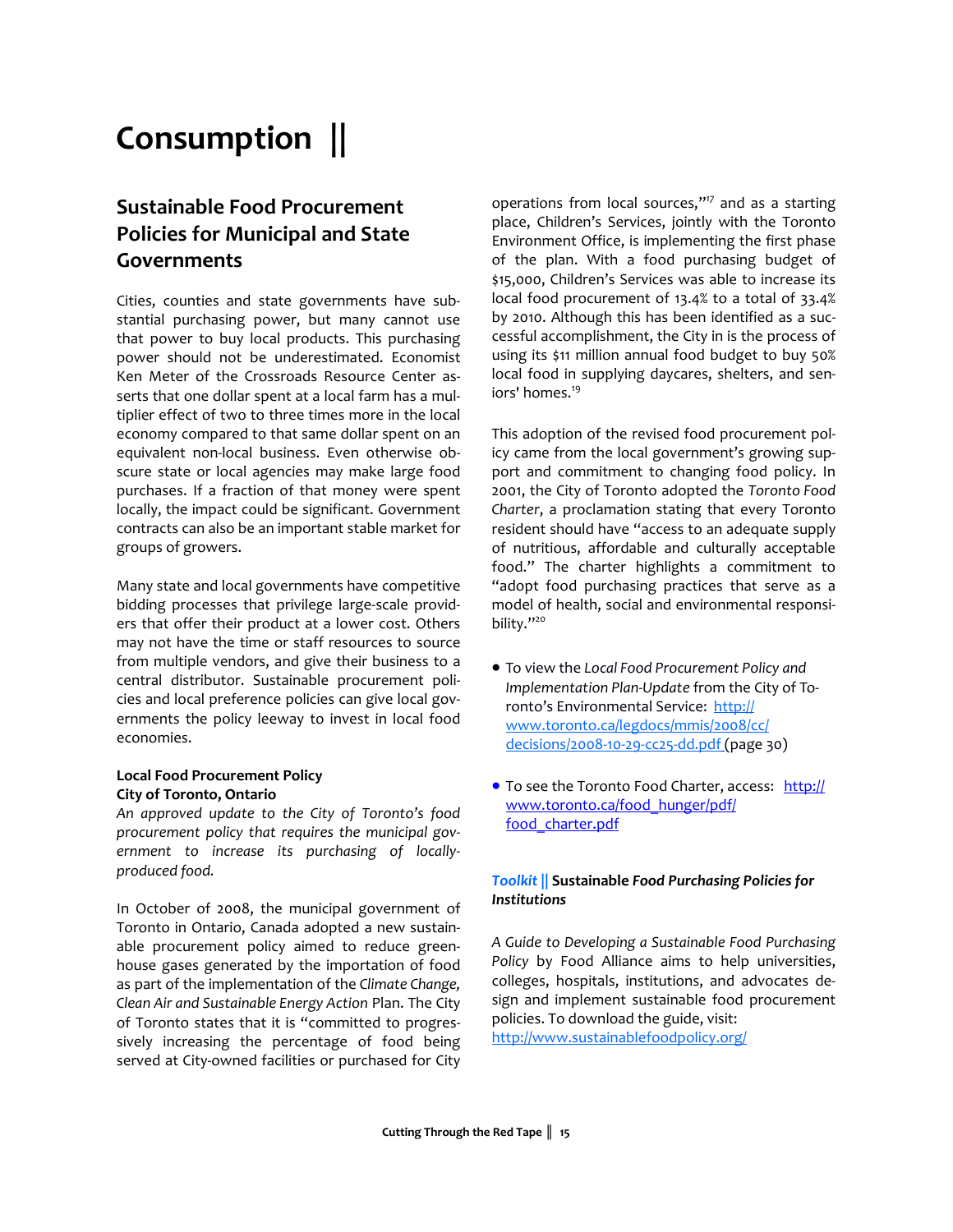## **Policy Tools for Food Deserts**

Getting fresh food into urban food deserts has re‐ ceived a tremendous amount of attention. Health disparities in low income urban areas are high, ac‐ cess to full service grocery stores are low, even as a tremendous amount of wealth is extracted from those communities through the industrial food sys‐ tem. Fast food outlets in these neighborhoods are also numerous, making cheap unhealthy food acces‐ sible even as fresh food is hard to come by. There are several policy tools local governments can use to help entrepreneurs and healthy food advocates address these disparities. While increasing access to healthy food is important, public health research shows that access alone will not green food de‐ serts.<sup>21</sup>

Here are a few examples of innovative city policies to fight food deserts.

#### **Restrictive Covenant Chicago, Illinois**

*A change in zoning to limit restrictive covenant poli‐ cies enforced by supermarkets, which prevent com‐ petitors from occupying former retail sites in attempt to gain control of the market.*

In September of 2005, the Chicago City Council ap‐ proved an ordinance intended to increase the avail‐ ability of fresh produce by addressing a longstand‐ ing, contentious policy of grocery store covenants. These land use agreements have historically been employed by supermarkets and drug stores to pre‐ vent competitors from making use of former store sites as a way to gain control of the market and foil the competition. The results of the practice often produce two kinds of neighborhood redevelopment challenges: they restrict the availability of fresh fruits and vegetables to neighborhood corner stores that often cannot sell enough produce to turn a profit before it goes bad, and properties best de‐ signed for future full service grocery stores to sit vacant.

Chicago's zoning ordinance was introduced by Al‐ dermen Manny Flores and Marge Laurino who both found the restrictive covenants harmful to their wards. Although the ordinance was originally drafted to ban restrictive covenants outright, oppo‐ sition from the Chicago Chamber of Commerce and Illinois Retail Merchants Associations limited the scope of the new policy. The version of the resolution that passed allows for retailers to temporarily place restrictive covenants on stores if they are relo‐ cating within the same area, thus limiting direct competition without compromising all future land use. The intended result is that new grocery stores selling healthy foods can move more quickly into available properties in food deserts. $^{22}$   $^{23}$ 

- To read an article published by the Metropolitan Planning Council on the ordinance: http:// www.metroplanning.org/news‐events/ article/3293
- For the language of Chicago's zoning ordinance, see: http://www.metroplanning.org/uploads/cms/ documents/restrictive\_covenants.pdf

## *Fast Food Interim Control Ordinance (ICO) Los Angeles, California*

*A temporary ban on new fast food restaurant permits in specific neighborhoods and provides incentives for grocery stores to locate in underserved areas.* 

In July of 2008, Los Angeles City Council approved an Interim Control Ordinance (ICO) on fast food restaurants, "designed to address the imbalance in food options currently available" in its southern neighborhoods. The ordinance establishes a permit process for new or expanding fast food restaurants. Each applicant must meet requirements related to being "in conformity with the public necessity, convenience, general welfare and good zoning prac‐ tice" to get permit approval. This permit process helps attract healthier options to the area such as grocery stores and sit‐down restaurants.

South and Southeast Los Angeles has among the highest incidences of diabetes in the county, an obe‐ sity rate that is nine percent above the county average, and 73 percent of its restaurants are fast food outlets. Councilwoman Jan C. Perry, who drafted the ICO, described its importance in a 2008 *New York Times* article stating, "making healthy decisions about food is difficult when people have small in‐ comes, the grocery store is five miles away and a \$1 cheeseburger is right around the corner".<sup>24</sup>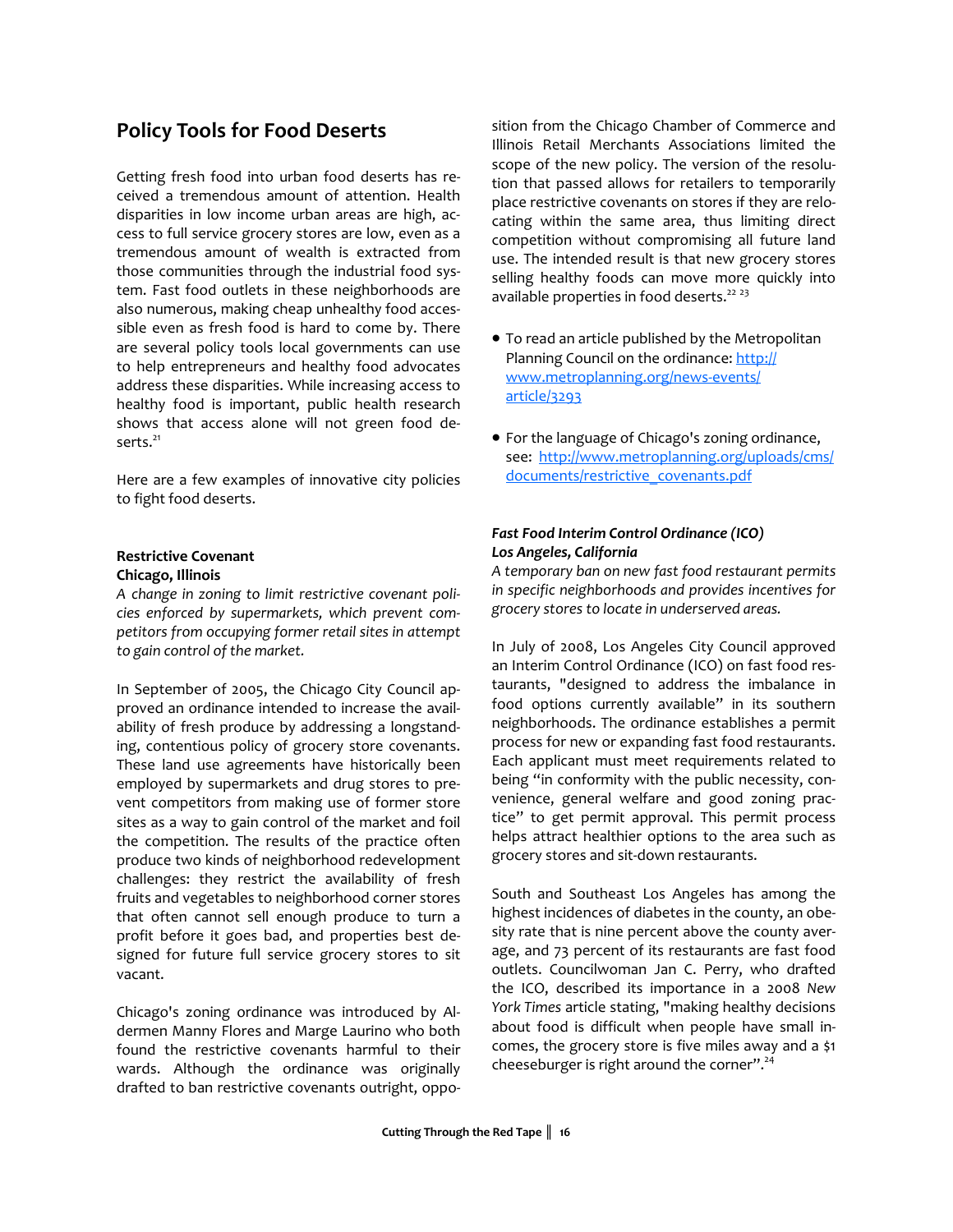To view the final language of the *Fast Food Interim Control Ordinance*, see: http://clkrep.lacity.org/onlinedocs/2007/07‐ 1658\_ord\_180103.pdf

## *Toolkit ||* **City Zoning** *Ordinances for Healthy Eating Choices*

● From the National Policy and Legal Analysis Network to Prevent Childhood Obesity (NPLAN): *Model Healthy Food Zone Ordinance: Creating a Healthy Food Zone Around Schools by Regulating the Location of Fast Food Restaurants [and Mobile Food Vendors]*: http://www.phlpnet.org/system/files/nplan/

HealthyFoodZone\_Ordinance\_FINAL\_091008.pdf

Public Health Law and Policy's *General Plans and Zoning: A Toolkit on Land Use and Health* is a tool‐ kit designed for nutrition and other public health advocates who would like to better understand how land use decisions are made and how to ef‐ fectively participate in those decisions.http:// www.phlpnet.org/system/files/finalbook.pdf

#### **L‐Tower Avenue Bus Route Hartford, Connecticut**

*The City of Hartford utilized temporary funds to cre‐ ate a bus route that better connected transit‐ dependent residents to supermarkets. In order to make the route permanent, the City of Hartford Advi‐ sory Commission on Food Policy successfully advo‐ cated for regular funding.*

With temporary state and federal funding used in August of 2000, the City of Hartford created the L‐ Tower Avenue bus route in order to increase access to major supermarkets for transit‐dependent resi‐ dents in the area's northern neighborhoods. Previ‐ ously, these residents experienced a longer travel time with transfers to other bus lines in order to reach their destinations. The new route, part of the Job Access program, allows riders to travel directly without transfers to supermarkets, stores, doctor's offices, and places of employment. Ridership in‐ creased by more than 5,000 people in less than a year after featuring the route, and grocery shopping was cited as the primary reason to take the bus by 33% of the riders. In order to advocate for the route

to have permanent funding, the City of Hartford Advisory Commission on Food Policy communicated with elected officials on the city and state levels, the Connecticut Department of Transportation, officials from CT‐Transit and representatives from North End Community‐based organizations. The Commission additionally conducted surveys with the route's rid‐ ership and compiled a report outlining the fact that more people felt they had higher access to afford‐ able, fresh, high quality food. Due to these efforts, the L‐Tower route is a regularly scheduled and util‐ ized route.<sup>25</sup> <sup>26</sup>

- To read about the activities of the City of Hartford's Advisory Commission on Food Policy, ac‐ cess: http://www.hartford.gov/government/ FoodCommission/Activities.htm
- For the *Transportation and Food: The Importance of Access*, which features L‐Tower route story, see: http://departments.oxy.edu/uepi/cfj/ publications/transportation\_and\_food.pdf

## *Toolkit ||* **How to** *Attract Grocery Stores to Low‐ Income Neighborhoods*

*Getting to Grocery: Tools for Attracting Healthy Food Retail to Underserved Neighborhoods.* This report from Public Health Law and Policy aims to help com‐ munity advocates and public health agencies coordi‐ nate and utilize tools available from local govern‐ ment and other organizations bring grocery stores into low‐income communities.

http://www.phlpnet.org/system/files/ Getting to Grocery FINAL 090909.pdf

## *Toolkit ||* **Economic** *Development and Redevelop‐ ment Projects*

*Economic Development and Redevelopment: A Tool‐ kit for Building Healthy, Vibrant Communities*. This toolkit from Public Health Law and Policy provides resources that extend beyond zoning and General Plan revisions to improve food access in low‐income areas. A wide range of topics intended to change food access are covered, including economic devel‐ opment agencies, redevelopment law, tax incre‐ ment financing, eminent domain and how decisions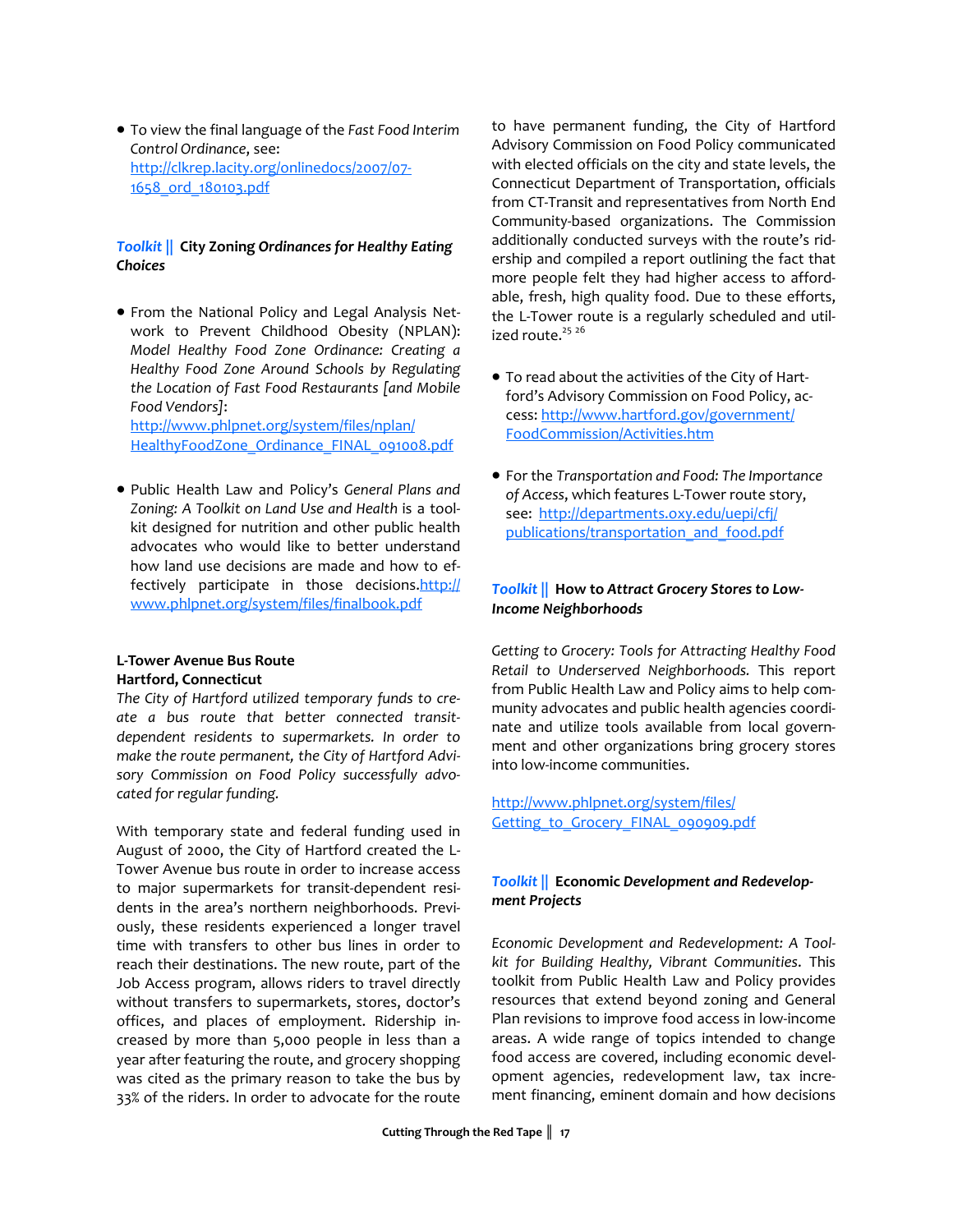are made about their use is explained. Advocates in the US have proposed using economic development and redevelopment agencies and funds to support locally and minority owned food businesses, healthy food retail in low income urban communities, and food retailers that have union contracts or other agreements that ensure workers get a fair share.

http://www.phlpnet.org/system/files/ EcDevToolkit.pdf

**Corner Store Conversion Projects**

Since corner stores are often the nearest retail out‐ let for many underserved neighborhoods, they hold potential for offering more accessible, healthy foods to customers. Doubling shelf space dedicated to fruits and cooking vegetables, for example, has been shown to increase sales. Making this change is a financial and organizational challenge for store owners, but city and community initiatives can help.

#### *Toolkit ||* **Corner** *Store Conversion in New Orleans*

For an example of a prominent corner store conver‐ sion initiative, see the *Healthy Corner Stores for Healthy New Orleans Neighborhoods Toolkit.* In Sep‐ tember of 2007, the Louisiana Public Health Institute in partnership with the City of New Orleans launched a healthy corner store initiative to increase access to healthy foods in attempt to decrease the area's rate of diet‐related disease. Participating stores in the program agreed to stock at least two new items of fruits, vegetables, low-fat dairy and whole grain products. In exchange, the storeowners received resources designed to increase sales of

these items, such as in‐store displays and stickers to promote healthy food items, promotional window posters, and health information handouts.<sup>27</sup> 28

http://healthycornerstores.org/wp-content/uploads/ resources/ NOLA Healthy Corner Stores Toolkit.pdf

#### *Toolkit ||* **Healthy** *Corner Stores Network*

The Healthy Corner Stores Network has an excellent resource page with toolkits for activists interested programs to help increase the sales of fresh pro‐ duce at corner stores, as well as contact information for consultants who can help with corner store conversion strategies.

http://healthycornerstores.org/resources/toolkits/

## *Toolkit ||* **How to Start a Corner Store** *Conversion Project*

*The Delridge Healthy Corner Store Project: A Toolkit for Community Organizers and Storeowners* is a man‐ ual published by the Seattle‐based Delridge Neighborhoods Development Association (DNDA) and the University of Washington (UW) Department of Urban Design and Planning. The document in‐ cludes technical, educational and marketing infor‐ mation and templates for implementing and manag‐ ing a converted corner store that provides fresh food to local neighborhoods. The manual includes two separate toolkits intended for community or‐ ganizers and for participating stores.

http://healthycornerstores.org/wp-content/uploads/ resources/Delridge\_HCS\_Toolkit.pdf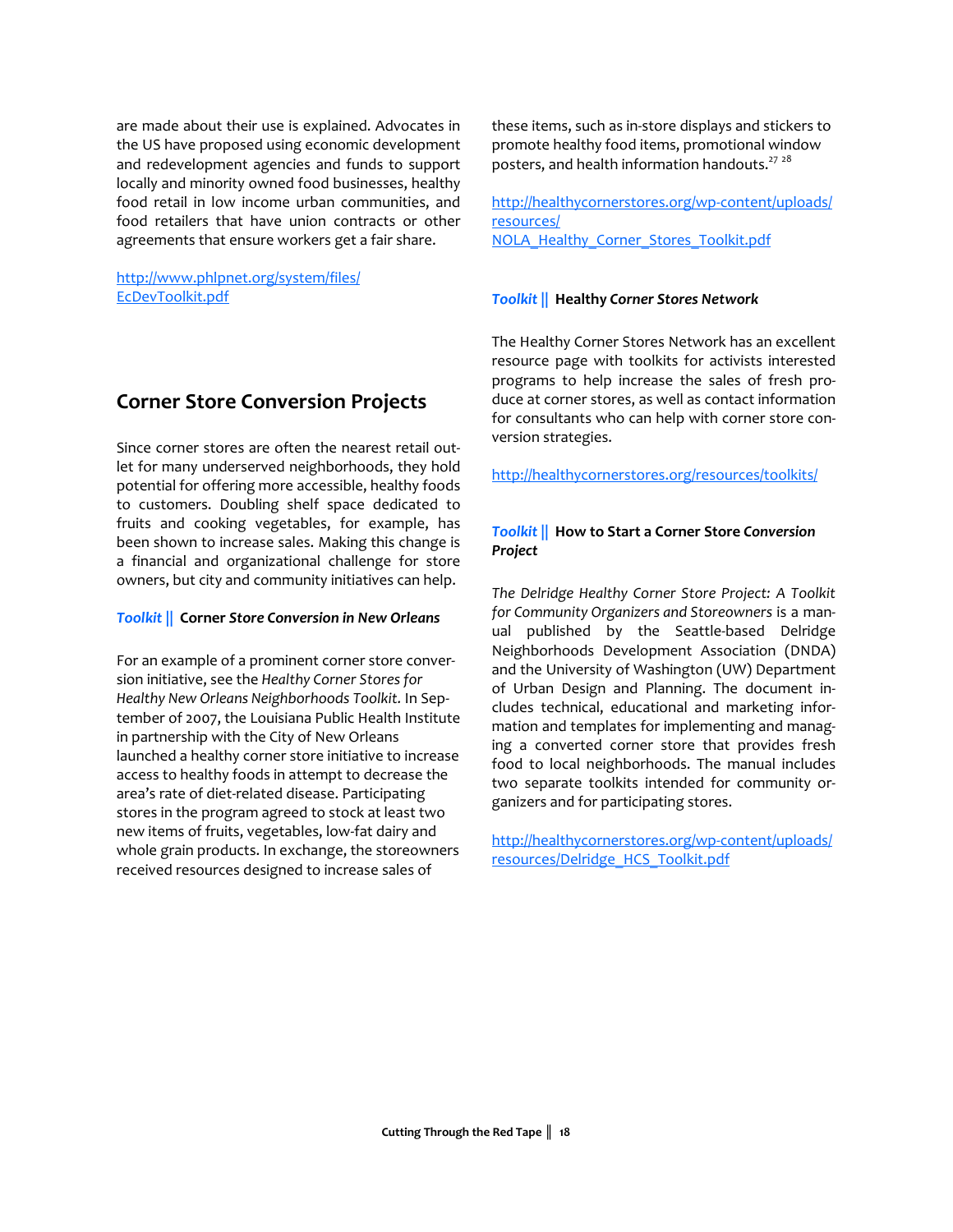# **Food Waste Recovery ||**

## **On‐Site Food Scrap Composting for Institutions and Businesses**

Some 32 million tons of food waste goes to landfills and incinerators around the US every year. Less than 3% of that waste is diverted or recycled. Waste services can also be a significant expense for both public institutions and food businesses. Some insti‐ tutions have begun to recycle food scraps and land‐ scaping/yard waste into compost for community gardens and local farms on site. Public institutions like colleges and schools can be trend‐setters for the community, educating and supporting similar initiatives in homes and businesses in the community. While waste recovery tends to get less atten‐ tion in local food policy than other food system sec‐ tors, local innovations can be important.

## **Chabot Community College Waste Reduction Program Hayward, California**

*Improvement of an institution's on‐site food scrap and lawn debris composting system using existing* funds.

Although Chabot College in Hayward previously had a recycling program, a partnership with StopWaste helped transform Chabot into a model for waste diversion at public institutions. The StopWaste Part‐ nership, which provides free technical assistance services for local businesses and public agencies, helped the college develop a goal to expand on the its existing landscape composting operations to include on‐site food scraps. The challenges of com‐ pleting the project were daunting: neighbors were sensitive to the visibility and odors of decomposing food, California has strict quantity requirements for compost sites, and Chabot had no funding to pur‐ chase the necessary containers and equipment and needed technical knowledge to start the program. Fortunately, StopWaste was able to provide support through research and training, supplying compost covers as well as finding grant funding for the equip‐ ment.

The end results of this project are impressive. Firstly, no plant debris from the 93‐acre campus is disposed of in landfills; covered piles decompose over an 18 month process, and the final product is used as a soil amendment on the property grounds. Secondly, food scraps from the cafeteria are diverted into bins that are transferred into an outdoor tub. That tub uses a bio‐filter and motorized auger to mix the ma‐ terials. Within five weeks, the tub is emptied and another batch can be added. $^{29}$ 

**•** To read more on this case study see: http:// www.stopwaste.org/docs/ chabot\_final\_101305.pdf

## *Toolkit ||* **How** *Businesses Can Start a Food Recovery Recycling Program*

This guide details seven simple steps to help evaluate, plan, and launch a worksite composting project including how to do a waste audit, institu‐ tional scale composting, and on‐site composting for small businesses: http://www.stopwaste.org/ docs/compost\_at\_work.pdf

## **Municipal Food Scrap Recycling Programs**

On average, food waste makes up 12.7% of total mu‐ nicipal waste in the U.S. Many cities have green waste and even food scrap curbside recycling pro‐ grams. The City of San Francisco recently made headlines for its *mandatory* composting program. While the city was criticized in the media for the mandate, there are several unique aspects to the program – one of them being the city's waste is sold to farms in the immediate area. If your city does not have a food scrap recycling program, the resources below have detailed information on what goes into establishing one.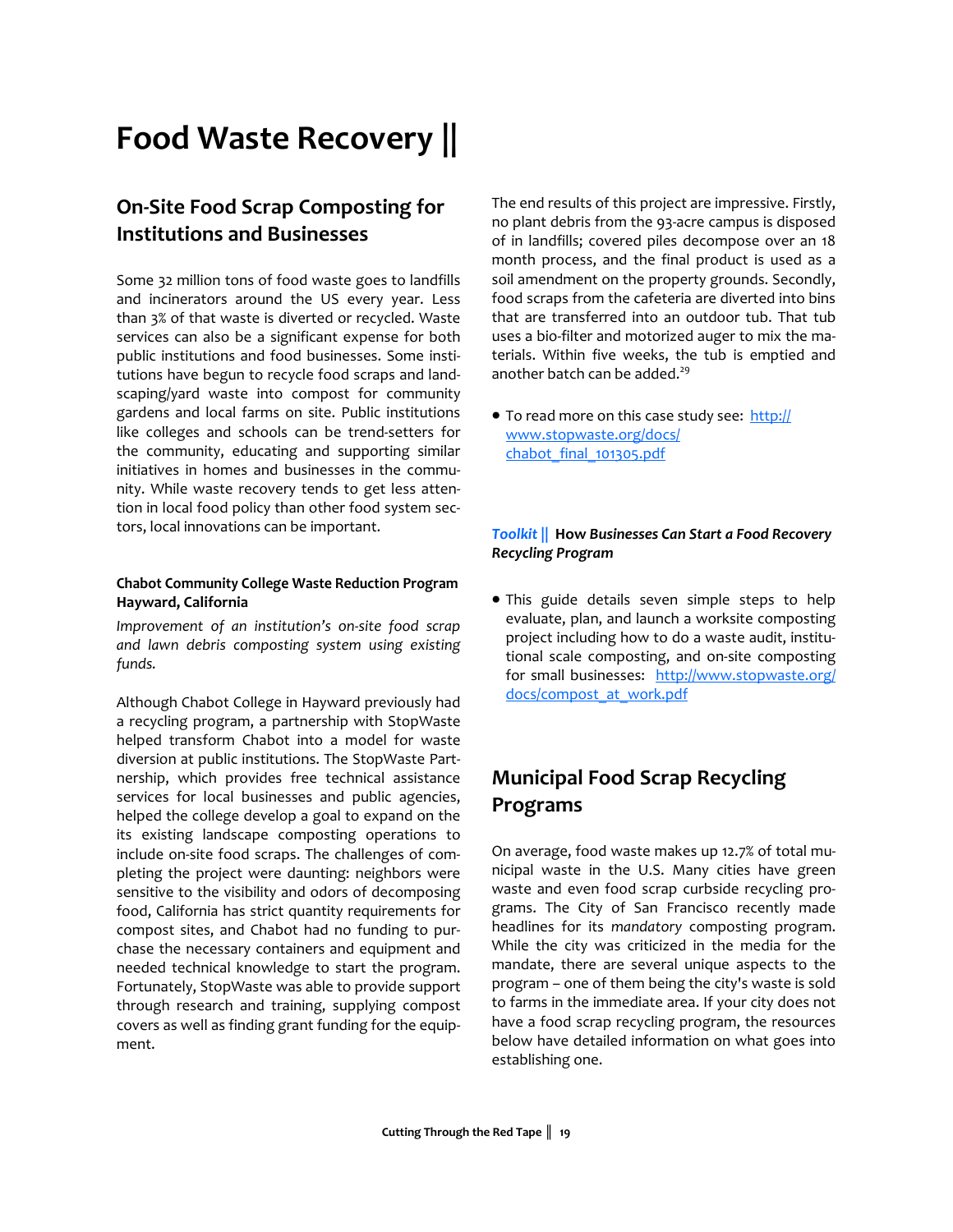## **Recycling and Composting Ordinance San Francisco, California**

*The City‐wide Ordinance No. 100‐09 mandates local businesses and residences compost food scraps and biodegradable products*

In October of 2009, The City and County of San Fran‐ cisco passed the Mandatory Recycling and Compost‐ ing Ordinance, which requires all business and resi‐ dences to compost food scraps and biodegradable products into multicolored bins. According to the San Francisco Chronicle, around 2,000 restaurants, 2,080 apartment buildings, and 50,000 single‐family homes utilize the bins for their food waste. Their collective contribution allows city operators to turn the remains into compost. The Chronicle estimates that around 105,000 tons of food scraps and yard trimmings create enough compost for 10,000 acres of land. The finished product is sold to producers in the region such as wine growers, vegetable and nut farmers, who then supply produce to local restaurants. This municipal program is part of San Fran‐ cisco's overarching waste‐handling vision, attempt‐ ing to divert three‐quarters of its waste from land‐ fills by the end of  $2010.^{30}$ 

● To read the language for San Francisco's ordinance, see: http://www.sfenvironment.org/downloads/library/ sf\_mandatory\_recycling\_composting\_ordinance. pdf

## *Toolkit ||* **How Cities** *can Start a Food and Yard Waste Recycling Program*

This fact sheet is intended for local government officials who face many decisions as they develop recycling community programs. The guide highlights points to consider during the phases of planning, implementing, publicizing, and evaluat‐ ing recycling programs:

http://www.bae.ncsu.edu/topic/vermicomposting/ pubs/ag473‐11.html

Partially created by the Massachusetts Depart‐ ment of Environmental Protection, *Composting in Restaurants and Schools: A Municipal Toolkit* helps city governments establish and maintain a food waste diversion program for schools or restaurants and includes a step‐by‐step description of how to set up a program.

http://www.cetonline.org/Publications/res-schools ‐online.pdf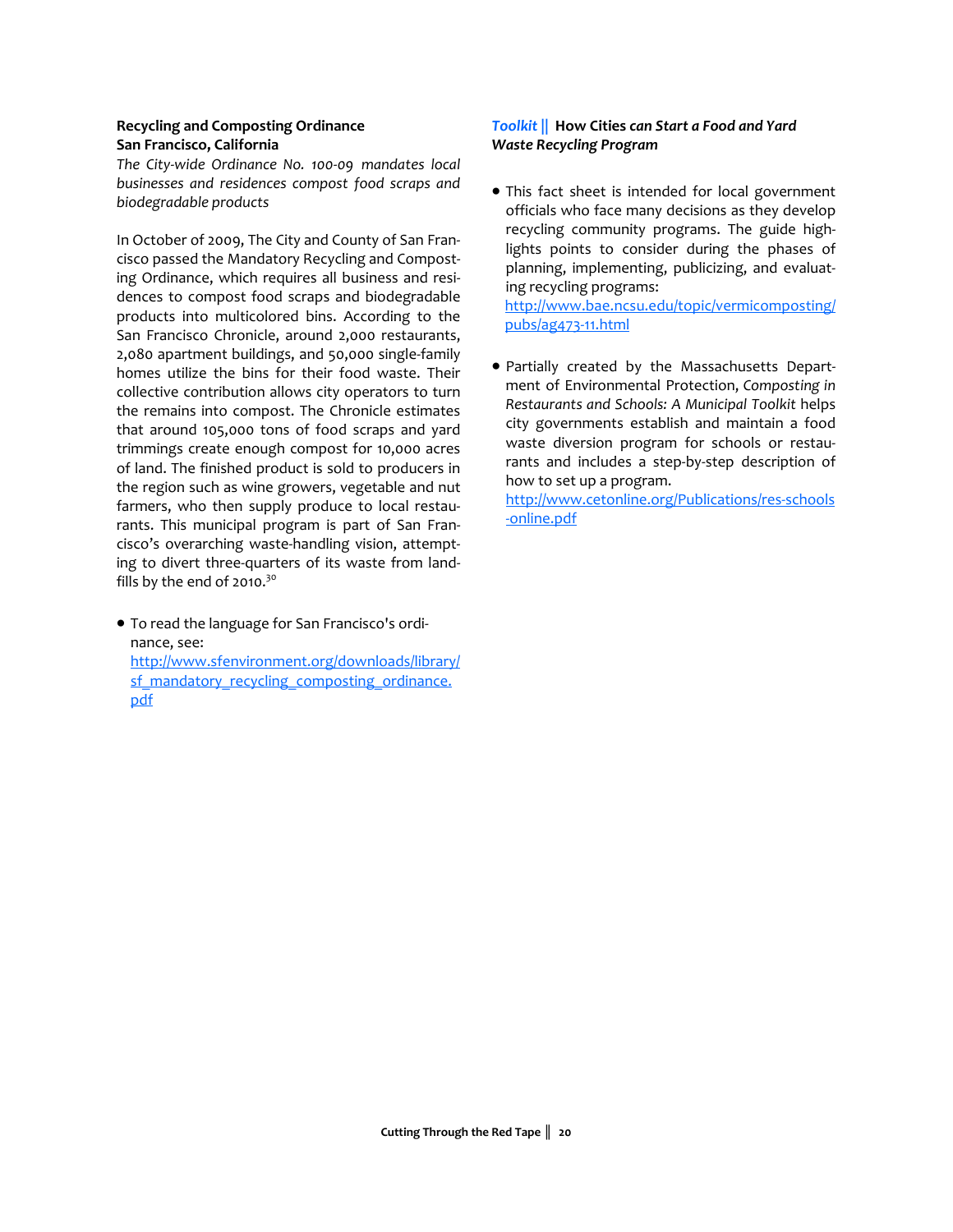## **Conclusion ||**

Food systems can be equitable, healthy engines for local economic development. Getting the right pol‐ icy frame at the local and state level is essential to this goal. Similarly, local governments can partner with community organizations to incubate programs that address serious food system failings. City governments can make a better food system a prior‐ ity in the agencies that deal with food, from pro‐ curement and transportation to redevelopment.

This is not an exhaustive archive of model local food policy initiatives. Rather, it is a resource that deliber‐ ately highlights a diverse array of existing efforts so that any group—regardless of its makeup—can learn from, explore and adapt these tools and ex‐ periences to their own local context. By practically applying these experiences, your team—whether a small committee or formal food policy council—can start making changes.

Informed, democratic action on food policy can change the way people think about health, food security, and economic development. Local food policy efforts and food policy councils hold great potential as action-centers for the social learning needed to build democracy into the food system. By helping communities and neighborhoods exercise democratic control over those aspects of the food system that they have the immediate power to change, local policy actions are helping to forge the path towards better local food systems.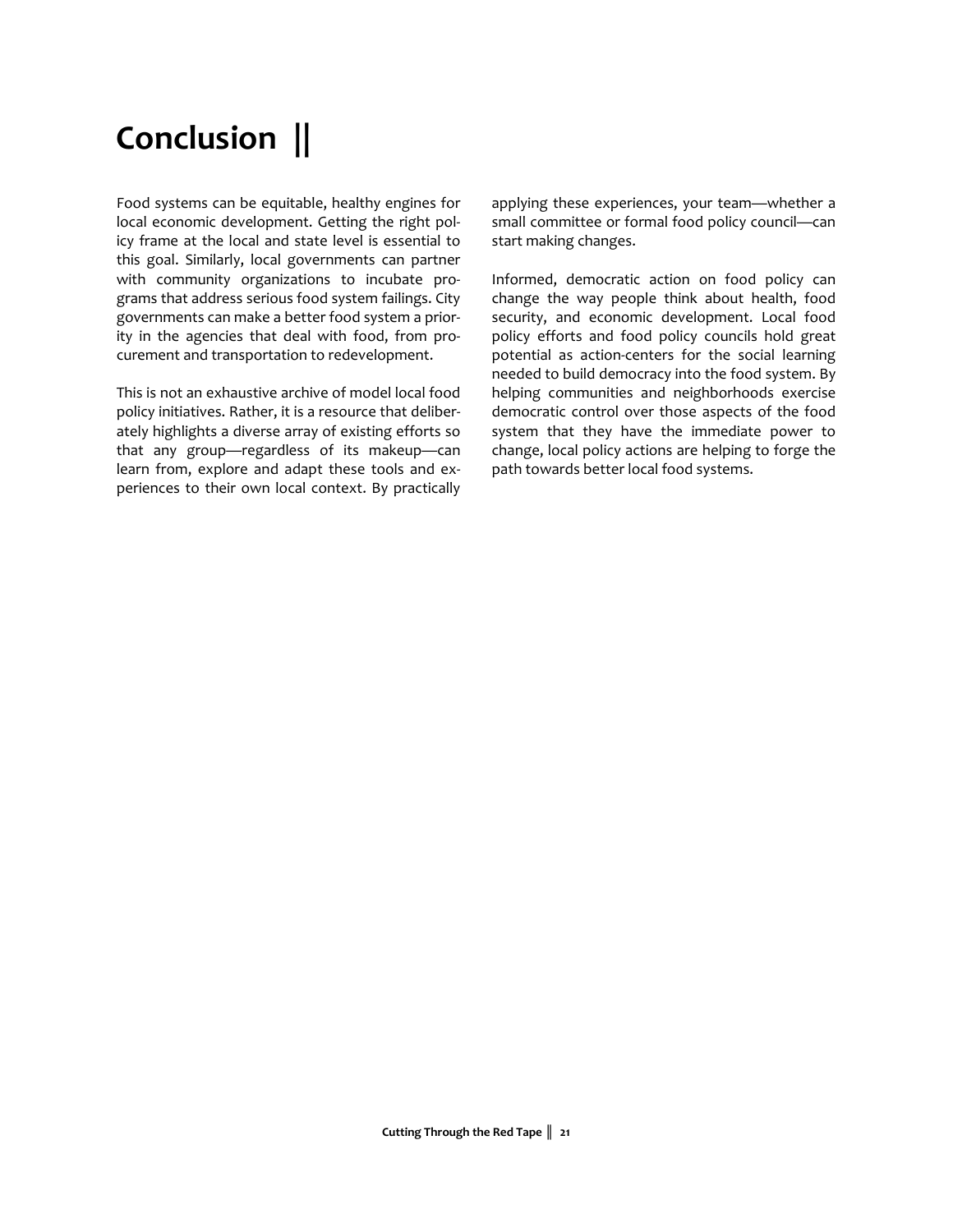## **Further Resources ||**

Food Policy Councils: Lessons Learned by Food First and the Community Food Security Coalition summa‐ rizes the experience of 48 food policy councils around North America. The report examines struc‐ ture, activities, strategies, successes and challenges. The study also provides recommendations for successful local food policy actions. Many of this guide's case studies were taken directly from the report and the interviews that originally informed it.

The Community Food Security Coalition Food Policy Council Support Program provides a variety of re‐ source for councils, including one‐on‐one support.

Public Health Law and Policy and the National Policy and Legal Analysis Network provide extensive information on 'healthy' planning and preventing child‐ hood obesity.

The Prevention Institute's focus on *Supporting Healthy Food and Activity Environments* is also invalu‐ able.

The National Farm to School Network, the One Tray Campaign and the Center for Food and Justice at Occidental College all have great resources for farm to school programs and beyond.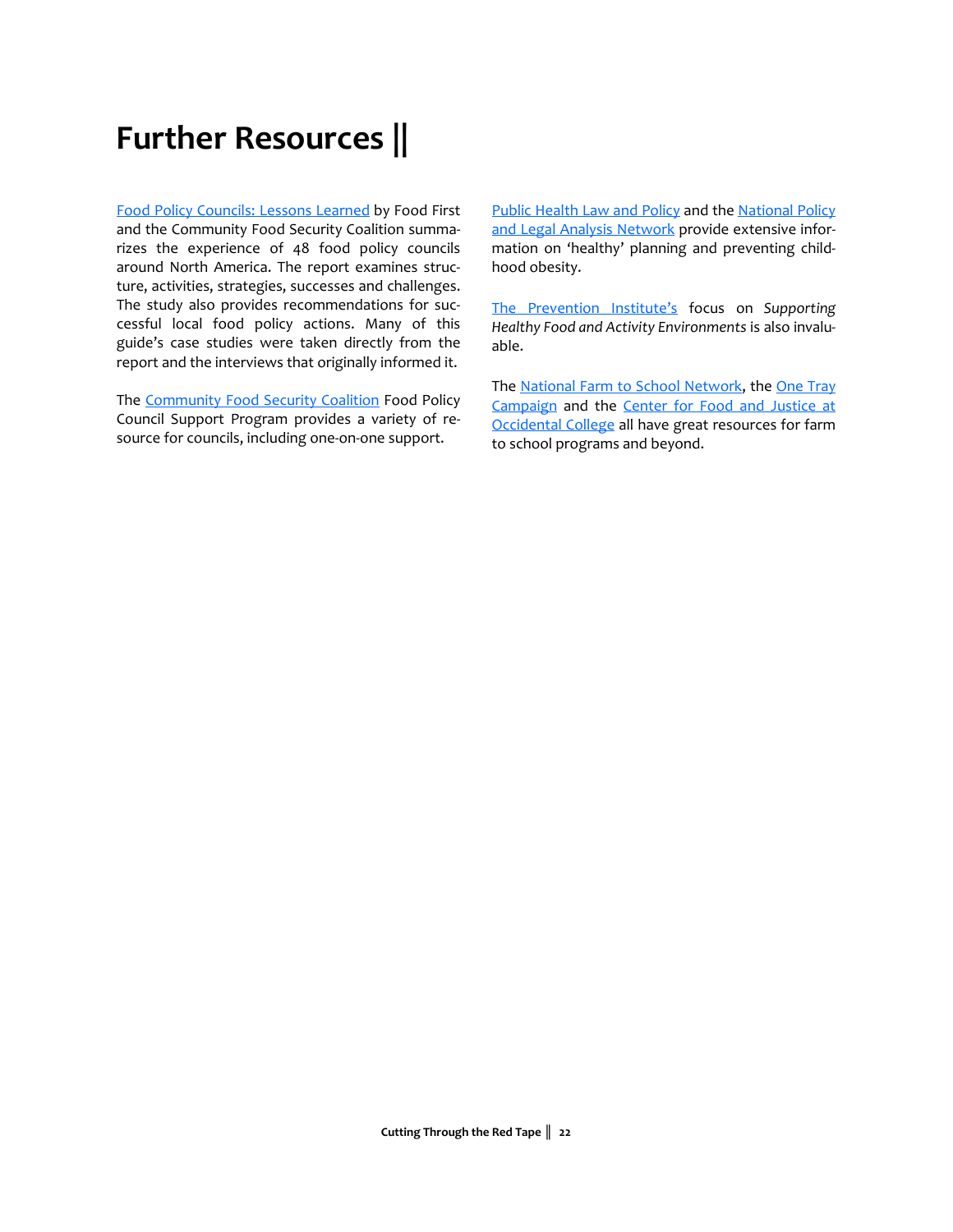## **References ||**

1 Harper, Alethea, Annie Shattuck, Eric Holt‐Giménez, Alison Alkon and Frances Lambrick. 2009. Food Pol‐ icy Councils: Lessons Learned. Food First/Institute for Food and Development Policy.

<sup>2</sup> Wooten, Heather and Amy Parente. 2009. Food System Meta‐Analysis for the San Francisco Bay Area. Food First/Institute For Food and Develop‐ ment Policy.

<sup>3</sup> United States Government. Recovery. Gov: Track the Money. 2010. Available at: http:// www.recovery.gov/Pages/default.aspx

<sup>4</sup> Community Food System Assessment. 2010. Com‐ munity Food Security Coalition. Available at: http:// www.foodsecurity.org/trworkshops2000.html.

<sup>5</sup> Ray, Jessie, and Tanya Denckla Cobb. 2010. Food Policy Audit: Executive Summary. University of Vir‐ ginia. Available at: http://www.virginia.edu/ien/ docs/07FoodClassFINAL%20PAPERS/ UVA\_FoodPolicyAudit\_ExecutiveSummary.pdf.

<sup>6</sup> Stair, Peter, Heather Wooten, and Matt Raim. 2008. How to Create and Implement General Plans: A toolkit for building healthy, vibrant communities. Public Health Law & Policy and Raimi + Associates. Available at: http://www.phlpnet.org/healthyplanning/create\_implement\_gp.

<sup>7</sup> County of Marin. 2008. Marin Countywide Plan. Available at: http://www.co.marin.ca.us/depts/CD/ main/comdev/ADVANCE/cwp/index.cfm.

<sup>8</sup> Cohen, Steve, City of Portland Bureau of Planning and Sustainability. Personal interview with Beth Sanders, August, 2010.

9Oakland Food Policy Council. 2009. Cultivating the Commons. Available at: http:// www.oaklandfood.org/home/ cultivating the commons.

<sup>10</sup> Saneli, Michael, Department of Legislative Services, Maryland General Assembly. Personal inter‐ view with Beth Sanders, July 2010.

<sup>11</sup> Taggart, Morgan, City of Cleveland. Personal interview with Annie Shattuck, August 2011, and Septem‐ ber 2010.

<sup>12</sup> City of Boston. *Open Space Plan 2008‐2012*. Avail‐ able at: http://www.cityofboston.gov/parks/ OpenSpace\_07draft/OSP0812Section7.3.2CG.pdf.

<sup>13</sup> National Policy and Legal Analysis Network to Prevent Childhood Obesity, Public Health Law and Pol‐ icy. 2009. Establishing Protections for Community Gardens: A Fact Sheet for Advocates. Available at: http://www.nplanonline.org/system/files/nplan/ CommunityGarden\_FactSheet\_FINAL\_091021.pdf.

<sup>14</sup> Wolfson, Michael, Economic Development Department, City of Toronto, Ontario. Personal interview with Beth Sanders, October 2010.

<sup>15</sup> Allen-Taylor, J. Doglas. 2008. Oakland Zoning Proposal Reversal Reflects Long‐Term Community Lob‐ bying. *Race, Poverty and the Environment*. Available at: http://www.urbanhabitat.org/node/1744. Ac‐ cessed August 19, 2011.

<sup>16</sup> Center for Food & Justice. Farm To School Home Page. 2011. Available at: http:// www.farmtoschool.org/. Accessed August 19, 2011.

<sup>17</sup> Winne, Mark, Farm to Table. Personal interview with Beth Sanders, July 2010.

<sup>18</sup> Collins, Glenn. 2009. Customers Prove There's a Market for Fresh Produce. *New York Times*. Available at: http://www.nytimes.com/2009/06/11/ nyregion/11carts.html.

<sup>19</sup> Toronto Environmental Office and Children's Services. 2009. Local Food Procurement Policy and Im‐ plementation Plan–Update. Available at: http:// www.toronto.ca/legdocs/mmis/2009/gm/bgrd/ backgroundfile‐22345.pdf.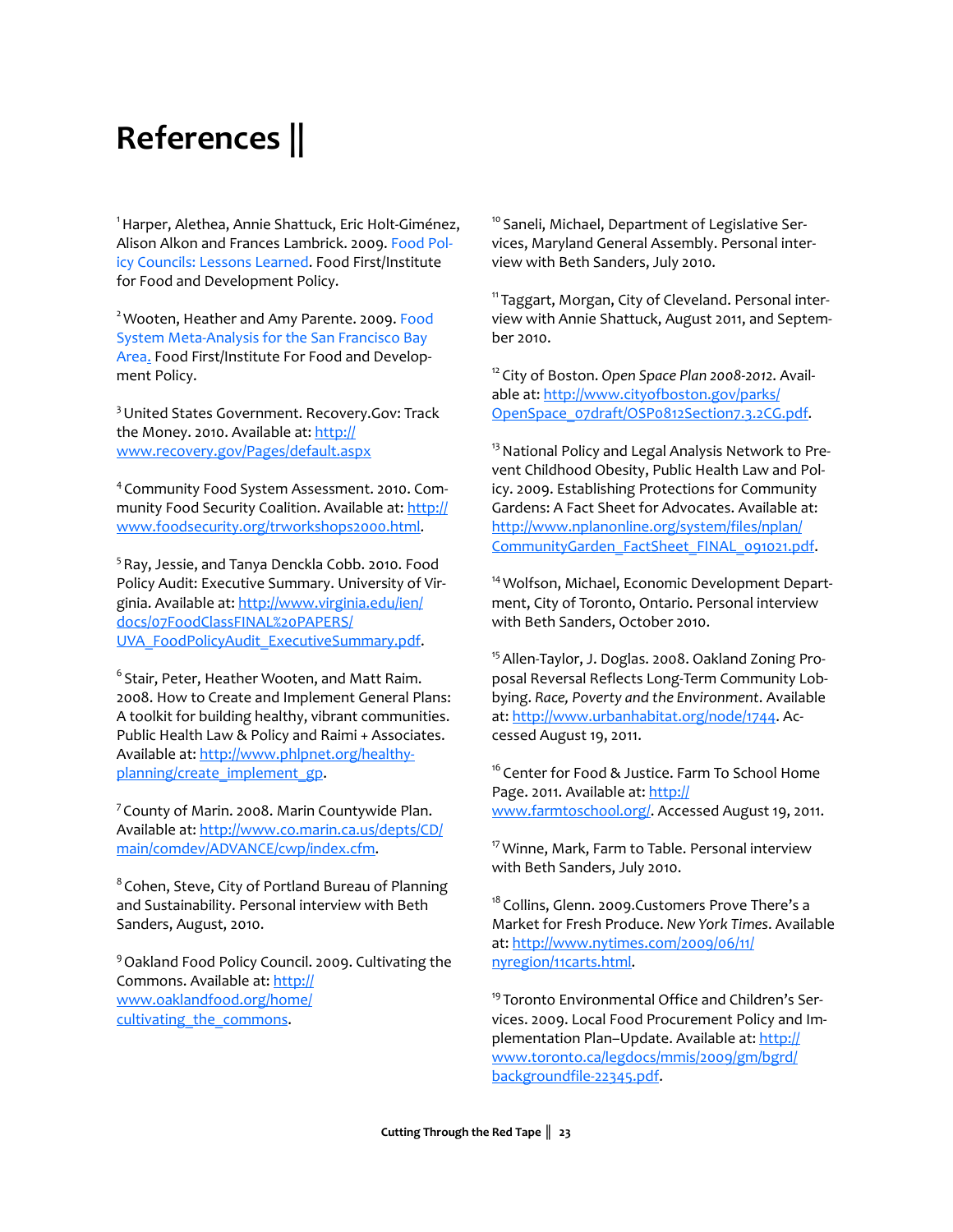<sup>20</sup> City of Toronto. 2001. Toronto's Food Charter: a celebration of success. Available at: http:// wx.toronto.ca/inter/it/newsrel.nsf/ f75f03566c96e82285256d‐ de005a662e/5cbd058dd670e3e885256df60046113b ?OpenDocument.

<sup>21</sup> Popkin, Barry M, Kiyah Duffey, and Penny Gordon-Larsen. Environmental influences on food choice, physical activity and energy balance. *Physiology & Behavior*. 2005; 86(5):603‐613.

<sup>22</sup> Valadez, Raymond, Chief of Staff of Ward 1 Chicago, Illinois. (Alderman Proco "Joe" Moreno, for‐ merly the ward of Manuel Flores). Personal inter‐ view with Genna Rochlin, October 2010.

<sup>23</sup> Skosey, Peter. 2005. Chicago City Council Adopts Landmark Restrictive Covenant Ordinance. *Metro‐ politan Planning Council*. Available at: http:// www.metroplanning.org/news‐events/article/3293. Accessed August 21, 2011.

<sup>24</sup> Severson, Kim. 2008. Los Angeles stages a fast food intervention. *The New York Times*. Available at: http://www.nytimes.com/2008/08/13/health/13iht‐ 13calo.15226261.html. Accessed August 21, 2011.

<sup>25</sup> City of Hartford Food Commission. Available at: http://www.hartford.gov/government/ FoodCommission/Activities.htm#L‐Tower. Accessed August 21, 2011.

<sup>26</sup> Vallianatos, Mark, Amanda Shaffer, and Robert Gottlieb. 2002.Transportation and Food: The Impor‐ tance of Access. Occidental College Urban and Envi‐ ronmental Policy Institute. Available at: http:// departments.oxy.edu/uepi/cfj/publications/ transportation and food.pdf.

<sup>27</sup> Ross, Christy, Associate Director of the "Steps to a Healthier New Orleans" Program, Louisiana Public Health Institute. Personal interview with Genna Rochlin , October 2010.

<sup>28</sup> Bodor, Nicholas J, Vanessa M. Ulmer, Lauren Futrell Dunaway, Thomas A. Farley, and Donald Rose. The Rationale Behind Small Food Store Inter‐ ventions in Low‐Income Urban Neighborhoods: In‐ sights from New Orleans. *American Journal of Nutri‐ tion*. 2010;140(6):1167‐1169.

<sup>29</sup> STOP Waste Partnership. 2005. Composting and Recycling Case Study: Chabot College. Available at: http://www.stopwaste.org/docs/ chabot\_final\_101305.pdf.

<sup>30</sup> Wollan, Malia. 2009. San Francisco to Toughen a Strict Recycling Law. *New York Times*. Available at: http://www.nytimes.com/2009/06/11/ us/11recycle.html? r=1&hp.